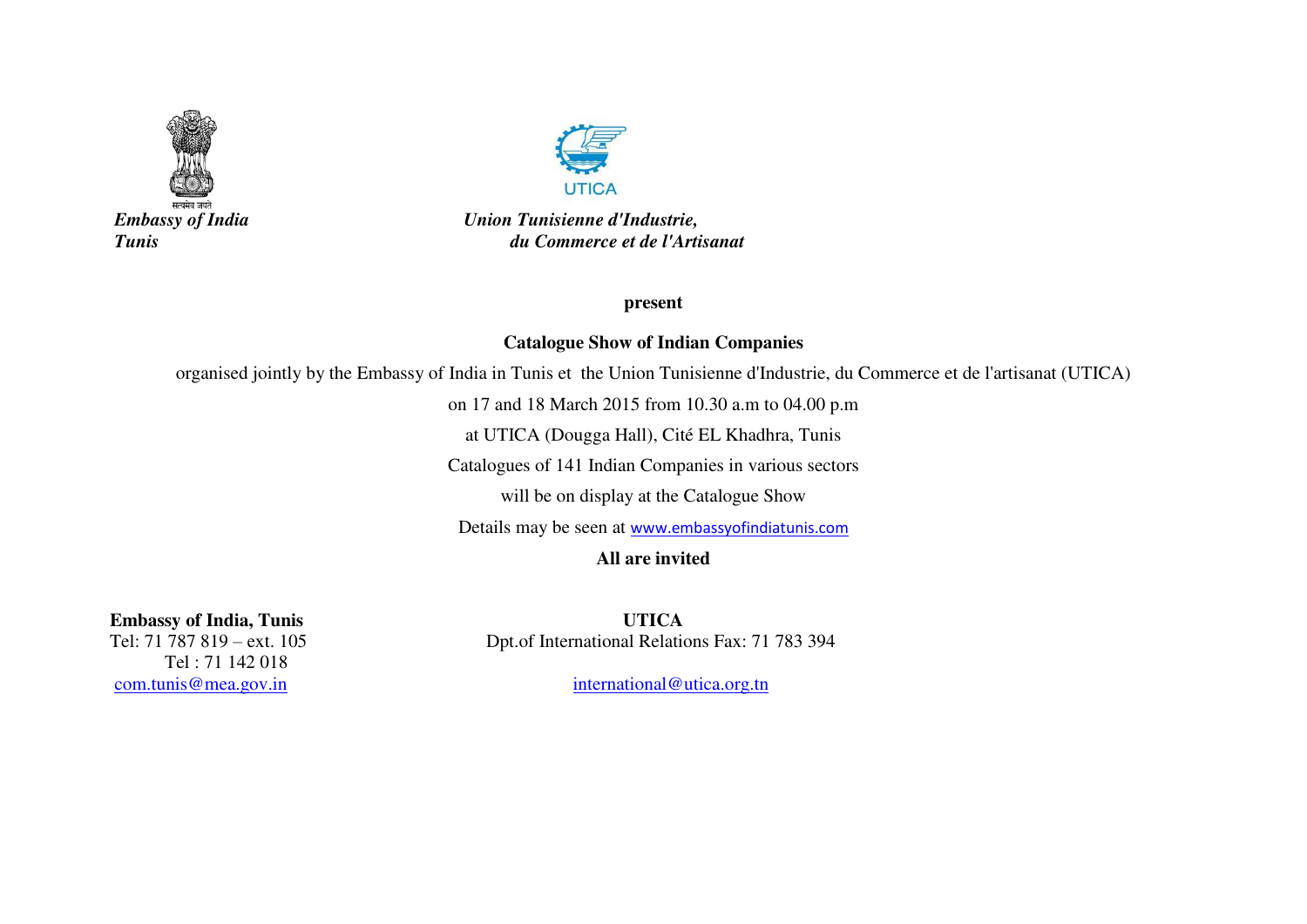## **Catalogue Show 17-18 March 2015**

## **List of Indian Companies**

|                  | <b>Name of Company</b>  | <b>Product Nature</b>                  | <b>Contact Details</b>                |
|------------------|-------------------------|----------------------------------------|---------------------------------------|
| Sl. No           |                         |                                        |                                       |
|                  |                         | <b>Power Generators</b>                |                                       |
| 1.               | <b>Innova Diesel</b>    | <b>Power Generators</b>                | Address: Karnataka, India             |
|                  |                         |                                        | Tel: 91-80-23597576/23597567/65582042 |
|                  |                         |                                        | Fax: 91-80-23597558                   |
|                  |                         |                                        | Email: exports@innovadiesel.co.in     |
|                  |                         |                                        | Website: www.innovadiesel.co.in       |
| 2.               | <b>Image Gravures</b>   | Ms Cylinder                            | Address: Gujarat                      |
|                  |                         |                                        | Tel: $+91$ 2764 233800                |
|                  |                         |                                        | Email: info@imagegravures.com         |
|                  |                         |                                        | Website: www.imagegravures.com        |
| 3.               | <b>B.V Transmission</b> | Power transmission products            | Address: Mumbai, India                |
|                  | Industries              |                                        | Tel: +91 22 2876 2345                 |
|                  |                         |                                        | Fax: +91 22 2876 7941                 |
|                  |                         |                                        | Email: bychain@gmail.com              |
|                  |                         |                                        | Website: www.bvchain.com              |
| $\overline{4}$ . | Diagnostic              | Motor, Generator transformers          | Address: Mumbai, India                |
|                  | Technologies            |                                        | Tel: +9102502392060                   |
|                  |                         |                                        | Fax: +9102502392146                   |
|                  |                         |                                        | Email: diatech@vsnl.com               |
|                  |                         |                                        | Website: www.diatechindia.com         |
| 5.               | <b>iSAT Network</b>     | Generators                             | Address: uttarakhand, India           |
|                  | Engineers Pvt Ltd       |                                        | Tel /Fax: +91-1334-227065             |
|                  |                         |                                        | Email: sudhanshoo@isatindia.com       |
|                  |                         |                                        | Website: www.isatindia.com            |
| 6.               |                         | <b>Industrial Equipments/ products</b> |                                       |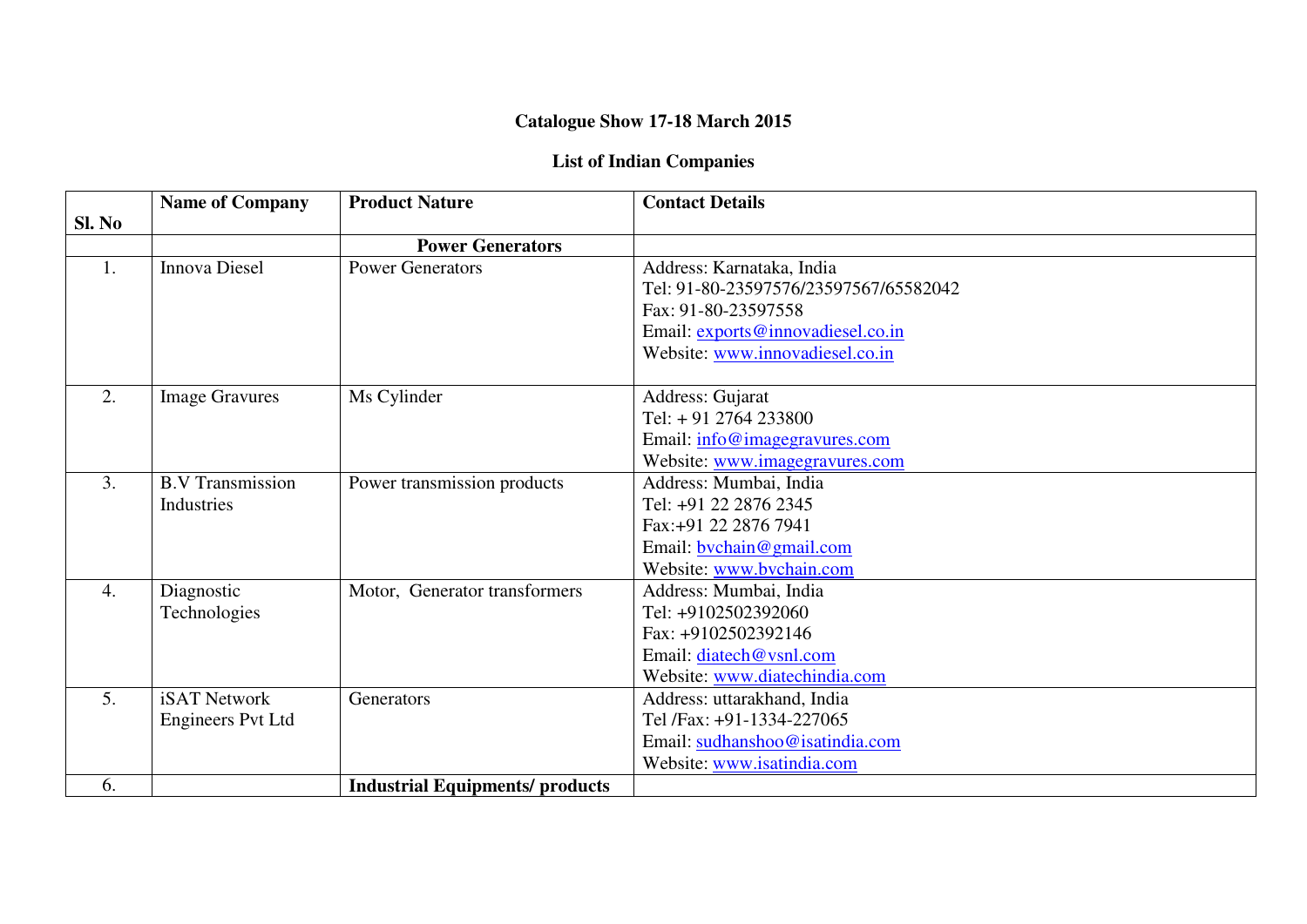| 7.  | Power Maxx tools         | Power tool                | Address: Mumbai; India                               |
|-----|--------------------------|---------------------------|------------------------------------------------------|
|     | P.Ltd.                   |                           | Tel: $+91 - 22 - 66330618$                           |
|     |                          |                           | Fax: $+91 - 22 - 66150813$                           |
|     |                          |                           | Email: info@powermaxx.in                             |
|     |                          |                           | Website: www.powermaxx.in                            |
| 8.  | Man Industries (India)   | Coating, steel pipes      | Address: Mumbai and Delhi; India                     |
|     | ltd.                     |                           | Tel: +91 -11-23314473 /+91 22 6647 7500              |
|     |                          |                           | Fax: +91 -11-23731920 /+91 22-6647 7600              |
|     |                          |                           | Email: mandelhi@mankinds.org / enquiry@mankinds.org  |
|     |                          |                           | Website: www.mangroup.com                            |
| 9.  | Grauer & Weil            | Metal; electro equipments | Address: Mumbai; India                               |
|     | (India) Ltd.             |                           | Tel: +91 22 66993000                                 |
|     |                          |                           | Fax: +91 22 66993010                                 |
|     |                          |                           | Email: $hq@$ growel.com                              |
|     |                          |                           | Website: http://www.growel.com/                      |
| 10. | <b>KMV</b> exports       | Cold Stamp combination    | Address: Punjab, India                               |
|     |                          |                           | Tel: $+(91)-(181)-2291790$                           |
|     |                          |                           | Cell: +919815697400                                  |
|     |                          |                           | Email: info@kmvexp.com                               |
|     |                          |                           | Website: www.kmvexp.com; www.kmvexports.com          |
| 11. | <b>Weldwel Electrods</b> | Electrodes                | Address: Nagpur, India                               |
|     |                          |                           | Tel: +91 7104 232211, 235219                         |
|     |                          |                           | $Fax: + 917104-237232$                               |
|     |                          |                           | Email: weldwellng@gmail.com                          |
|     |                          |                           | Website: http://www.weldwellelectrodes.com/          |
| 12. | Microtech                | Machined Brass components | Address: Jamnagar, India                             |
|     |                          |                           | Tel: +91 288 2730933, 2730966                        |
|     |                          |                           | Fax: +91 288 2730955                                 |
|     |                          |                           | Email: info@microtechmetal.com                       |
|     |                          |                           | Website: www.microtechmetal.com ; www.microbrass.com |
| 13. | Ace Polybond Pvt.        | Self adhesive tapes       | Address: Nashik, India                               |
|     | Ltd.                     |                           | Tel: +91 253 2467161 / 2454605                       |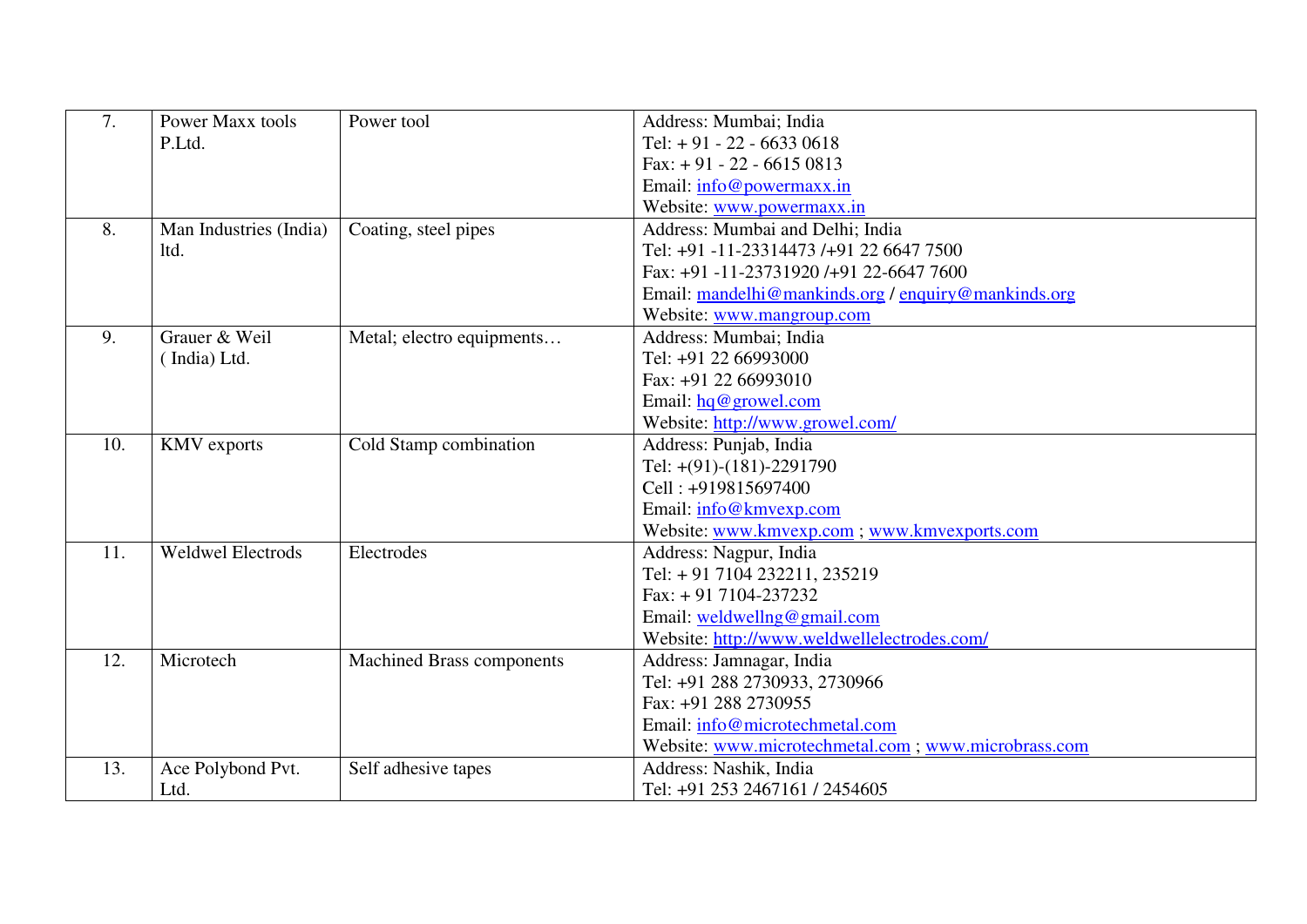|     |                         |                                           | Fax: +91 253 245 4509                                      |
|-----|-------------------------|-------------------------------------------|------------------------------------------------------------|
|     |                         |                                           | Email: sales@bopptapesindia.com/ anandk@bopptapesindia.com |
|     |                         |                                           | Website: http://www.indiamart.com/                         |
| 14. | <b>Bharat Rolls</b>     | Rolls                                     | Address: West Bengal, India                                |
|     |                         |                                           | Tel: +91 33 30 52 1116                                     |
|     |                         |                                           | Fax: +91 33 2288 1121                                      |
|     |                         |                                           | Email: rolls@bharatroll.com                                |
|     |                         |                                           | Website: www.bharatroll.com                                |
| 15. | A.A.                    | <b>Construction Fasteners, Industrial</b> | Address: Mumbai; India                                     |
|     | Dehgamwala&Co. P.       | Products                                  | Tel: +91 22 23446120                                       |
|     | Ltd.                    |                                           | Fax: +91 2223414620                                        |
|     |                         |                                           | Email: dehgamwala@yahoo.com                                |
|     |                         |                                           | Website: www.powermaxx.in                                  |
| 16. | Gayson & Co Pvt. Ltd    | Rolling mills                             | Address: Kolkata, India                                    |
|     |                         |                                           | Tel: +91 33 22 88 92 47                                    |
|     |                         |                                           | Fax: +91 33 22 88 92 47                                    |
|     |                         |                                           | Email: info@gayson.co.in                                   |
|     |                         |                                           | Website: www.gayson.co.in                                  |
| 17. |                         | <b>Construction</b>                       |                                                            |
| 18. | ICT Private Ltd.        | Structures, architecture                  | Address: New Delhi, India                                  |
|     |                         |                                           | Tel: +91-11-40863000                                       |
|     |                         |                                           | Email: business@ictonline.com                              |
|     |                         |                                           | Website: www.ictonline.com                                 |
| 19. | <b>Sunil Industries</b> | Cement                                    | Address: Maharashtra, India                                |
|     |                         |                                           | Tel: +91 0231 2 657802                                     |
|     |                         |                                           | Email: suniladesai1@hotmail.com                            |
|     |                         |                                           | Website: http://www.sunilgroup.com/                        |
| 20. | <b>CREDENZA</b>         | <b>Construction and Trading business</b>  | Address: Chennai, India                                    |
|     |                         |                                           | Tel: +91 044 43515 740                                     |
|     |                         |                                           | Email: info@credenzaexports.com                            |
|     |                         |                                           | Website: www.cedenzaexports.com                            |
| 21. | Baldota                 | Instrumentation, automation $\&$          | Address: Mumbai, India                                     |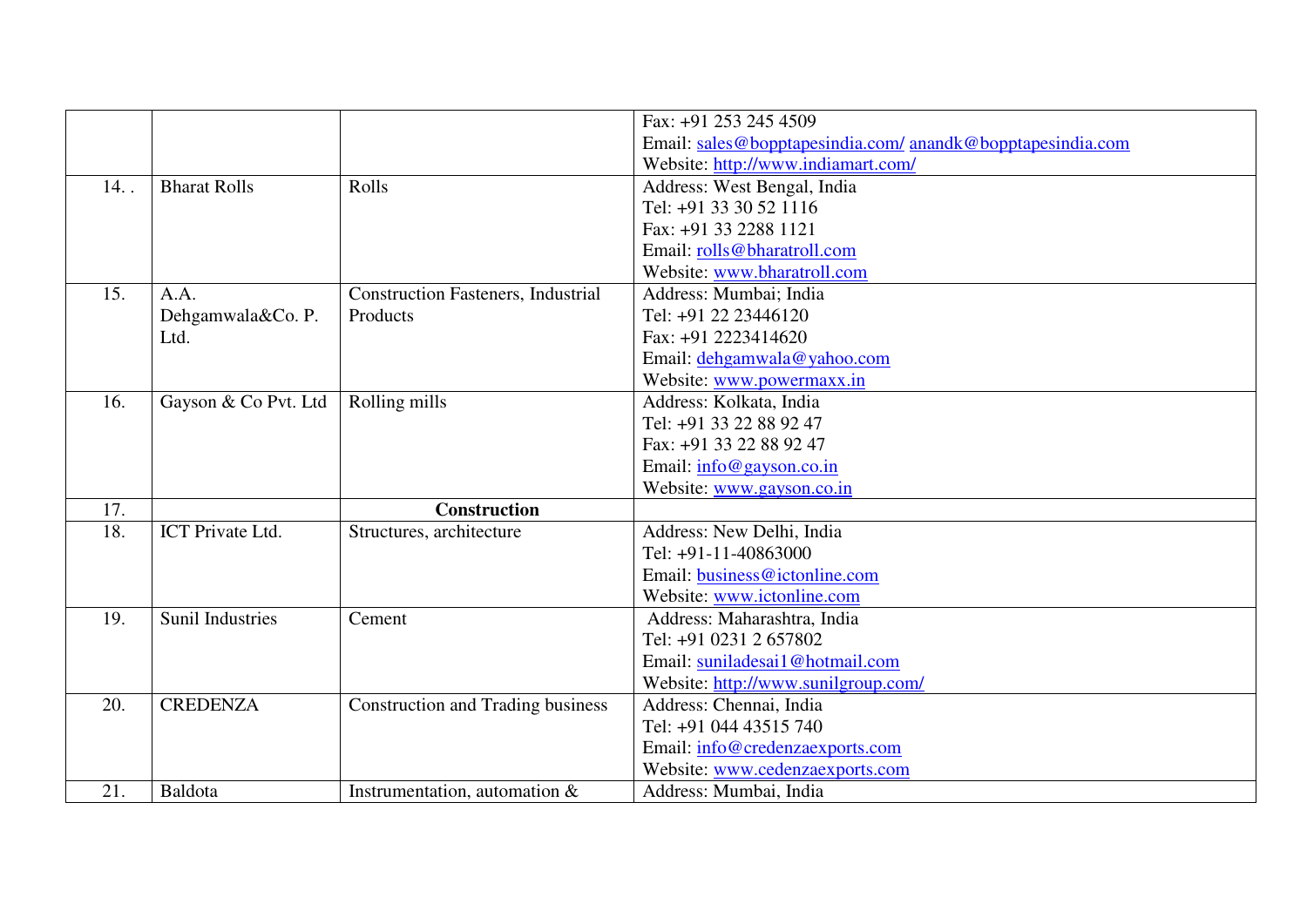|     |                            | control solutions for process | Tel: +91 22 2685 9995                                  |
|-----|----------------------------|-------------------------------|--------------------------------------------------------|
|     |                            | Industry                      | Fax: +91 22 2685 4007                                  |
|     |                            |                               | Email: info@baldota.co                                 |
|     |                            |                               | Website: www.baldota.com                               |
| 22. | Rana udyog Pvt. Ltd.       | rolling mill plants           | Address: Kolkata, India                                |
|     |                            |                               | Tel: $+91$ 33 3052 1116                                |
|     |                            |                               | Fax: +91 33 2288 1121                                  |
|     |                            |                               | Email: birinder@ranaudyog.com                          |
|     |                            |                               | Website: www.ranaudyog.com                             |
| 23. | <b>Totale Refractories</b> | Refractory solutions          | Address: Chennai, India                                |
|     | Totale Global Pvt.         |                               | Tel: +91 44 421 83 033                                 |
|     | Ltd.                       |                               | Email: totale@pincgroup.com                            |
|     |                            |                               | Website: www.pincgroup.com; www.totaleref.com          |
| 24. | Rupa Exports               | <b>Builders Hardware</b>      | Address: Ahmedabad, India                              |
|     |                            |                               | Tel: +91 22 23 48 0485                                 |
|     |                            |                               | Fax: +91 22 23 48 84 65                                |
|     |                            |                               | Email: rupaexpo@yahoo.co.in                            |
|     |                            |                               | Website: www.rupaexports.in                            |
| 25. | Vijay Transmission         | Steel                         | Address: Mumbai, India                                 |
|     | Pvt. Ltd.                  |                               | Tel: +91 022 26467130                                  |
|     |                            |                               | Fax: +91 022 266 09915                                 |
|     |                            |                               | Email: info@vijaytransmission.com                      |
|     |                            |                               | Website: http://www.vijaytransmission.in/              |
| 26. | Vijay Transmission         | Structure equipments          | Address: Mumbai, India                                 |
|     | Pvt. Ltd.                  |                               | Tel: +91 022 26467130                                  |
|     |                            |                               | Fax: +91 022 266 09915                                 |
|     |                            |                               | Email: info@vijaytransmission.com                      |
|     |                            |                               | Website: http://www.vijaytransmission.in/              |
| 27. | JP Essentials Exports      | <b>Building Materials</b>     | Address: Kerala, India                                 |
|     | India Pvt. Ltd             |                               | Tel: +91 484 2603737                                   |
|     |                            |                               | Fax: +91 484 2604631                                   |
|     |                            |                               | Email: $info@j$ pexexports.in; victor $@j$ pexports.in |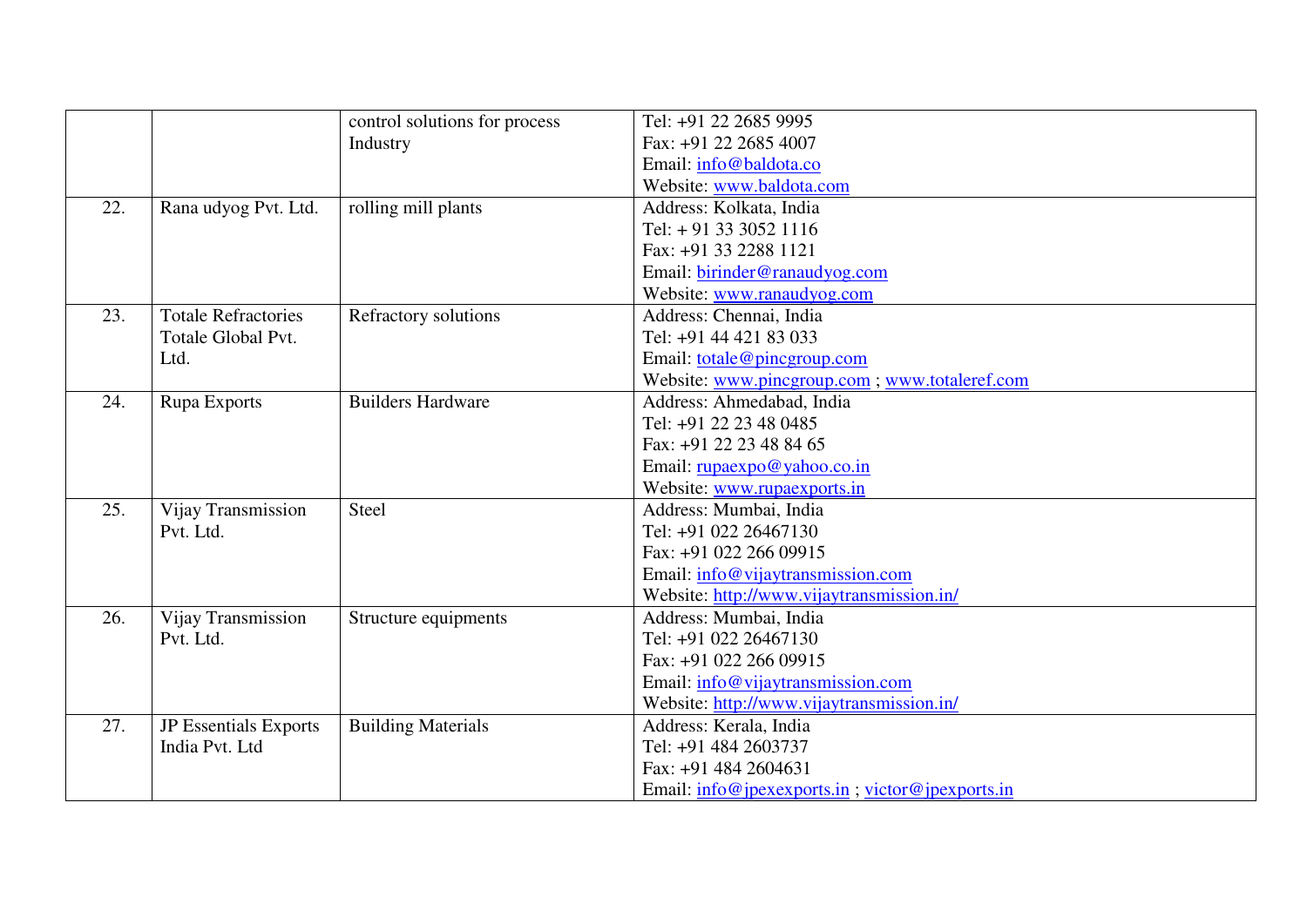|     |                    |                                             | Website: www.jpexports.in                     |
|-----|--------------------|---------------------------------------------|-----------------------------------------------|
| 28. | Kirthika Intl.     | <b>Construction Materials, Pipes, Metal</b> | Address: Tamil Nadu, India                    |
|     |                    | <b>Ornaments</b>                            | Tel: +91 427 22 66 419                        |
|     |                    |                                             | Fax: +91 427 22 66 418                        |
|     |                    |                                             | Email: slm_kirti@sancharnet.in                |
|     |                    |                                             | Website: www.kirthika.com                     |
| 29. |                    | <b>Auto-parts</b>                           |                                               |
| 30. | Aayam Global       | <b>Engineering and Automobile</b>           | Address: Rajkot; India                        |
|     |                    |                                             | Tel: +91 281 2332104                          |
|     |                    |                                             | Email: biz@aayamglobal.com                    |
|     |                    |                                             | Website: www.aayamglobal.com                  |
| 31. | Autolek            | Auto electrical parts                       | Address: Palwal, India                        |
|     |                    |                                             | Tel: +91-1275249214/237                       |
|     |                    |                                             | Fax: +91 1275262042                           |
|     |                    |                                             | Email: exports@autolek.com / autolek@vsnl.com |
|     |                    |                                             | Website: www.autolek.com                      |
| 32. |                    | <b>Tiles</b>                                |                                               |
| 33. | <b>Affix Floor</b> | <b>Ceramic Tiles</b>                        | Address: Gujarat, India                       |
|     |                    |                                             | Tel: +(91)-8042985099/02822241156             |
|     |                    |                                             | Email: affixcermic@gmail.com                  |
|     |                    |                                             | Website: www.affixiles.com                    |
| 34. | Enzo Ceramic Pvt.  | <b>Floor Tiles</b>                          | Address: Gujarat, India                       |
|     | Ltd.               |                                             | Email: info@enzoceramic.in                    |
|     |                    |                                             | Website: www.enzoceramic.in                   |
| 35. | KEDA Ceramic Pvt.  | Tiles                                       | Address: Gujarat, India                       |
|     | Ltd.               |                                             | Tel: +91 2822 283 650                         |
|     |                    |                                             | Fax: +91 2822283 651                          |
|     |                    |                                             | Email: ceramickeda@gmail.com                  |
|     |                    |                                             | Website: www.kedaceramic.com                  |
| 36. | Ample Ceramic Pvt. | <b>Ceramic Tiles</b>                        | Address: Gujarat, India                       |
|     | Ltd.               |                                             | Email: ampleceramicindia@gmail.com            |
|     |                    |                                             | Website: http://ampleceramic.in/              |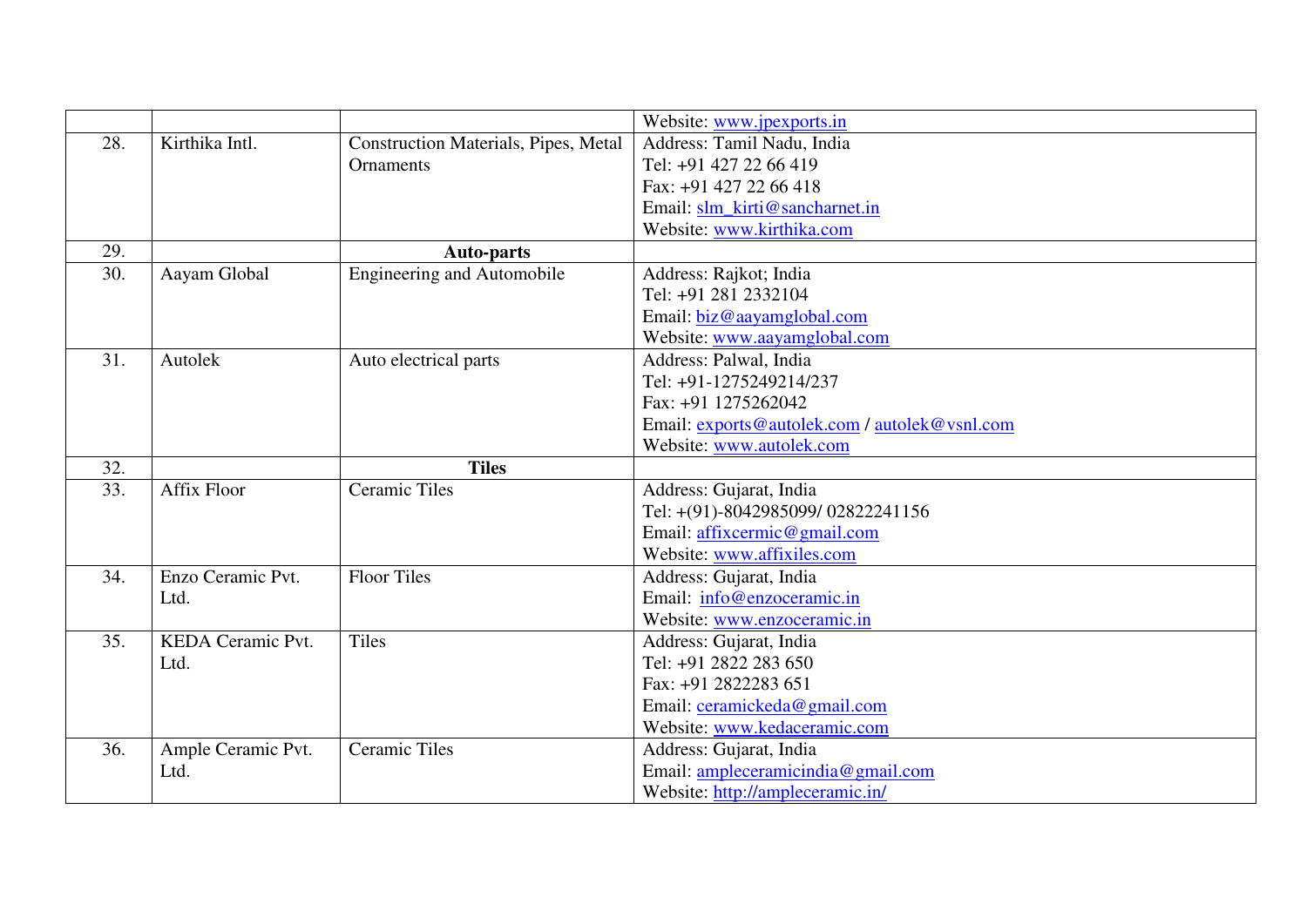| 37. | Cerakon Ceramix           | Ceramic wall tiles        | Address: Bangalore, India                              |
|-----|---------------------------|---------------------------|--------------------------------------------------------|
|     | India Pvt. Ltd.           |                           | Tel: +91 23579000/01/02                                |
|     |                           |                           | Email: bangalore@ceraconindia.com                      |
|     |                           |                           | Website: www.ceraconindia.com                          |
| 38. | Floortex                  | Rolls, mats, Rugs         | Address: Kerala, India                                 |
|     |                           |                           | Tel: +91 477 2258074                                   |
|     |                           |                           | Fax: +91 477 22588 74                                  |
|     |                           |                           | Email: info@floortexcollections.com ; floortex@bsnl.in |
|     |                           |                           | Website: www.floortexcollections.com                   |
| 39. |                           | <b>Steel</b>              |                                                        |
| 40. | Creative Carbon Pvt.      | Steel                     | Address: Gujarat, India                                |
|     | Ltd                       |                           | Tel: +91 2764 268354                                   |
|     |                           |                           | Fax: +91 2764 268354                                   |
|     |                           |                           | Email: creativecarbon@gmail.com                        |
|     |                           |                           | Website: www.steelplantconsumable.com                  |
| 41. | Simon Steel               | Stainless steel, Aluminum | Address: Mumbai, India                                 |
|     |                           |                           | Tel: +91 22 6743 7266                                  |
|     |                           |                           | Fax: $+(91)-(22)-23884575$                             |
|     |                           |                           | Website: http://www.ssindia.net/                       |
| 42. | <b>Aman Machine Tools</b> | <b>Steel Mill</b>         | Address: Gobindgrah, India                             |
|     | Pvt. Ltd                  |                           | Tel: +91 1765 255604, 500100                           |
|     |                           |                           | Fax: +91 1765 255325                                   |
|     |                           |                           | Email: wecare@amt.co.in                                |
|     |                           |                           | Website: www.amt.co.in                                 |
| 43. |                           | <b>Work Protection</b>    |                                                        |
| 44. | Mallcom (India) Ltd.      | <b>Work Protection</b>    | Address: Kolkata, India                                |
|     |                           |                           | Tel: +91 33 4016 1000                                  |
|     |                           |                           | Fax: +91 33 4016 1010                                  |
|     |                           |                           | Email: sales@mallcomindia.com                          |
|     |                           |                           | Website: www.mallcomindia.com                          |
| 45. |                           | <b>Stationary</b>         |                                                        |
| 46. | Millenium Writing         | Writing products          | Address: Mumbai, India                                 |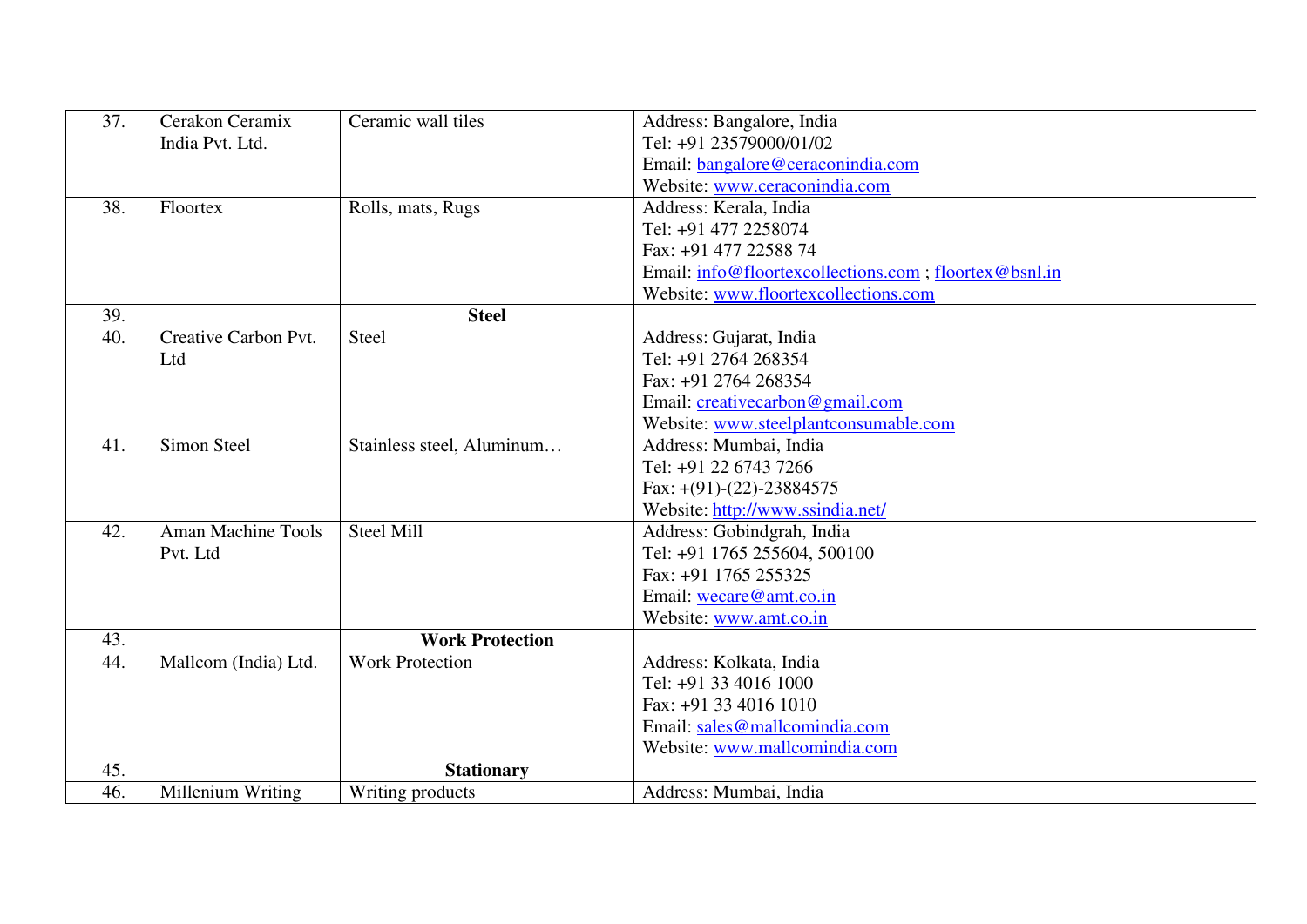|     | Products Pvt. Ltd.    |                                 | Tel: +919820488085                      |
|-----|-----------------------|---------------------------------|-----------------------------------------|
|     |                       |                                 | Email: chirag@todays-pens.com           |
| 47. |                       | water treatment                 |                                         |
| 48. | Zen Engineering       | Water and waste water treatment | Address: Maharashtra, India             |
|     |                       |                                 | Tel: +91 22 61128900 - 90               |
|     |                       |                                 | Fax: +91 22 61128999                    |
|     |                       |                                 | Email: directors@zenengineering.net     |
|     |                       |                                 | Website: http://www.zenengineering.net/ |
| 49. |                       | <b>Plastic</b>                  |                                         |
| 50. | The plastics export   | Plastic                         | Address: Mumbai, India                  |
|     | promotion council     |                                 | Tel: +91 22 2683 3951 / 52; 26846643/45 |
|     |                       |                                 | Fax: +91 22 26833953; 2683 4057         |
|     |                       |                                 | Email: office@plexconcil.org            |
|     |                       |                                 | Website: www.plexconcil.org             |
| 51. |                       | <b>Electroplating</b>           |                                         |
| 52. | Grauer & Weil         | Electroplating                  | Address: Mumbai; India                  |
|     | (India) Ltd.          |                                 | Tel: +91 22 66993000                    |
|     |                       |                                 | Fax: +91 22 66993010                    |
|     |                       |                                 | Email: $hq@$ growel.com                 |
|     |                       |                                 | Website: http://www.growel.com/         |
| 53. | Grauer & Weil         | Heart of Electroplating         | Address: Mumbai; India                  |
|     | (India) Ltd.          |                                 | Tel: +91 22 66993000                    |
|     |                       |                                 | Fax: +91 22 66993010                    |
|     |                       |                                 | Email: $hq@$ growel.com                 |
|     |                       |                                 | Website: http://www.growel.com/         |
| 54. |                       | <b>Computer Accessories /IT</b> |                                         |
| 55. | Confidence Corp.      | CNC accessories, cutting tools, | Address: Gujarat, India                 |
|     |                       | computer aided manufacturing    | Tel: +91 99099 44412                    |
|     |                       |                                 | Email: sales@confidencecorporation.com  |
|     |                       |                                 | Website: www.confidencecorporation.com  |
| 56. | Scientech             | Software solutions              | Address: pardesipura, India             |
|     | Technologies Pvt. Ltd |                                 | Tel: +91 731 4211100                    |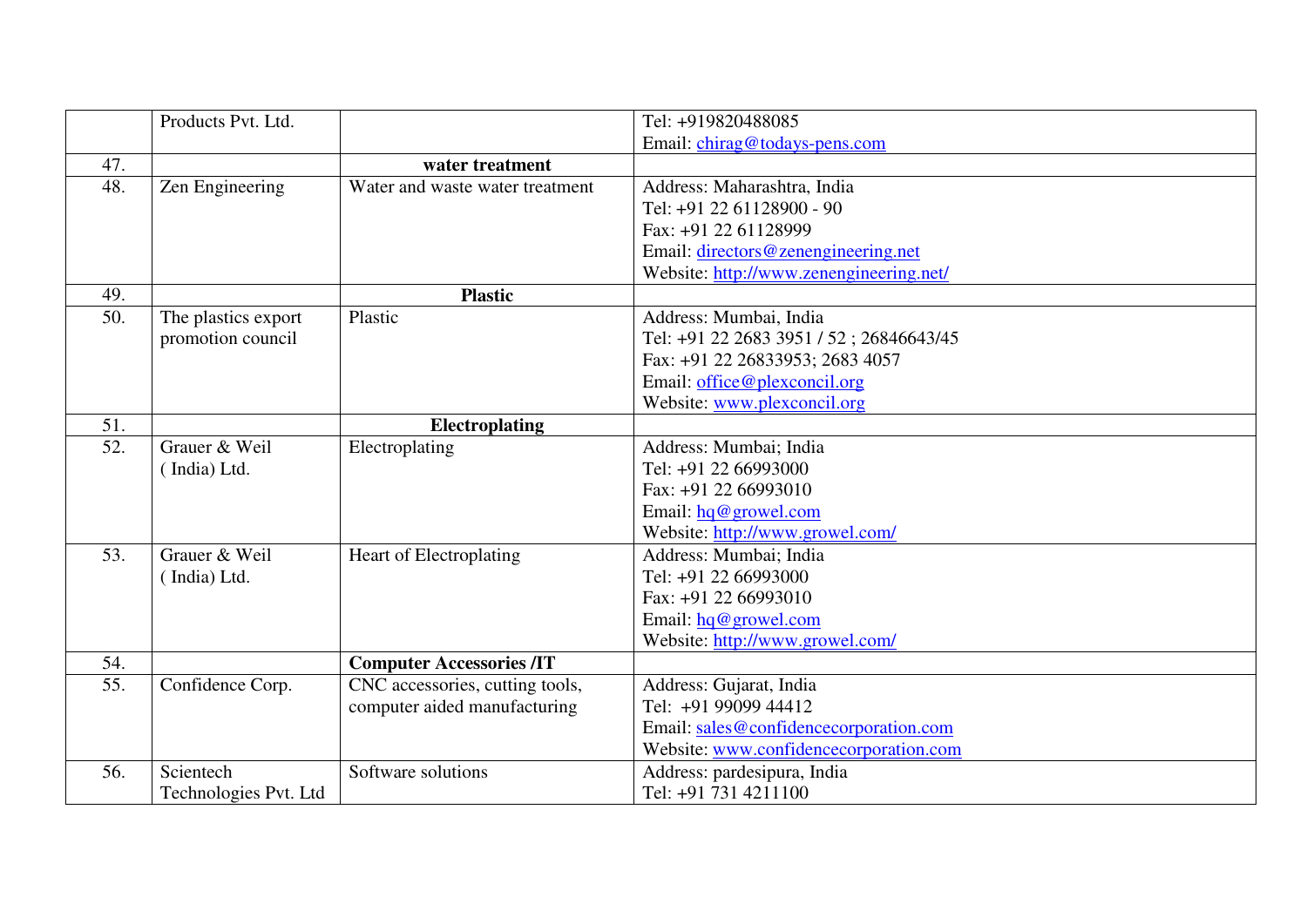|     |                             |                                | Fax: +919893270301                      |
|-----|-----------------------------|--------------------------------|-----------------------------------------|
|     |                             |                                | Email: info@scientech.bz                |
|     |                             |                                | Website: www.ScientechWorld.com         |
| 57. | Zen Engineering             | <b>Project Solutions</b>       | Address: Maharashtra, India             |
|     |                             |                                | Tel: +91 22 61128900 - 90               |
|     |                             |                                | Fax: +91 22 61128999                    |
|     |                             |                                | Email: directors@zenengineering.net     |
|     |                             |                                | Website: http://www.zenengineering.net/ |
| 58. |                             | <b>Telecommunication</b>       |                                         |
| 59. | <b>TCIL</b>                 | Telecommunications consultants | Address: New Delhi, India               |
|     |                             |                                | Tel: +91 011 26202020                   |
|     |                             |                                | Fax: +91 011 26242266                   |
|     |                             |                                | Email: tcil@tcil-india.com              |
|     |                             |                                | Website: www.tcil-india.com             |
| 60. | <b>Toshiba Transmission</b> | Transmission & Distribution    | Address: Hyderabad, India               |
|     | and distribution            |                                | Tel: +91 40 30 71 2222                  |
|     | Systems (India) Pvt.        |                                | Fax: +91 40 30 71 73 70                 |
|     | Ltd.                        |                                | Email: marketing@toshiba-ttdi.com       |
|     |                             |                                | Website: www.toshiba-ttdi.com           |
| 61. |                             | <b>Packaging materials</b>     |                                         |
| 62. | Aayam Global                | Packaging Material of Paper    | Address: Rajkot; India                  |
|     |                             |                                | Tel: +91 281 2332104                    |
|     |                             |                                | Email: biz@aayamglobal.com              |
|     |                             |                                | Website: www.aayamglobal.com            |
| 63. |                             | <b>Batteries</b>               |                                         |
| 64. | <b>Eveready Industries</b>  | <b>LAVA Batteries</b>          | Address: Kolkata, India                 |
|     | India Ltd.                  |                                | Tel: +91 33 2486 4961                   |
|     |                             |                                | Fax: +91 3324864673                     |
|     |                             |                                | Email: shreegopal.pandey@eveready.co.in |
|     |                             |                                | Website: www.lavabattery.com            |
| 65. |                             | <b>Health care /Cosmetics</b>  |                                         |
| 66. | Aayam Global                | Healthcare products            | Address: Rajkot; India                  |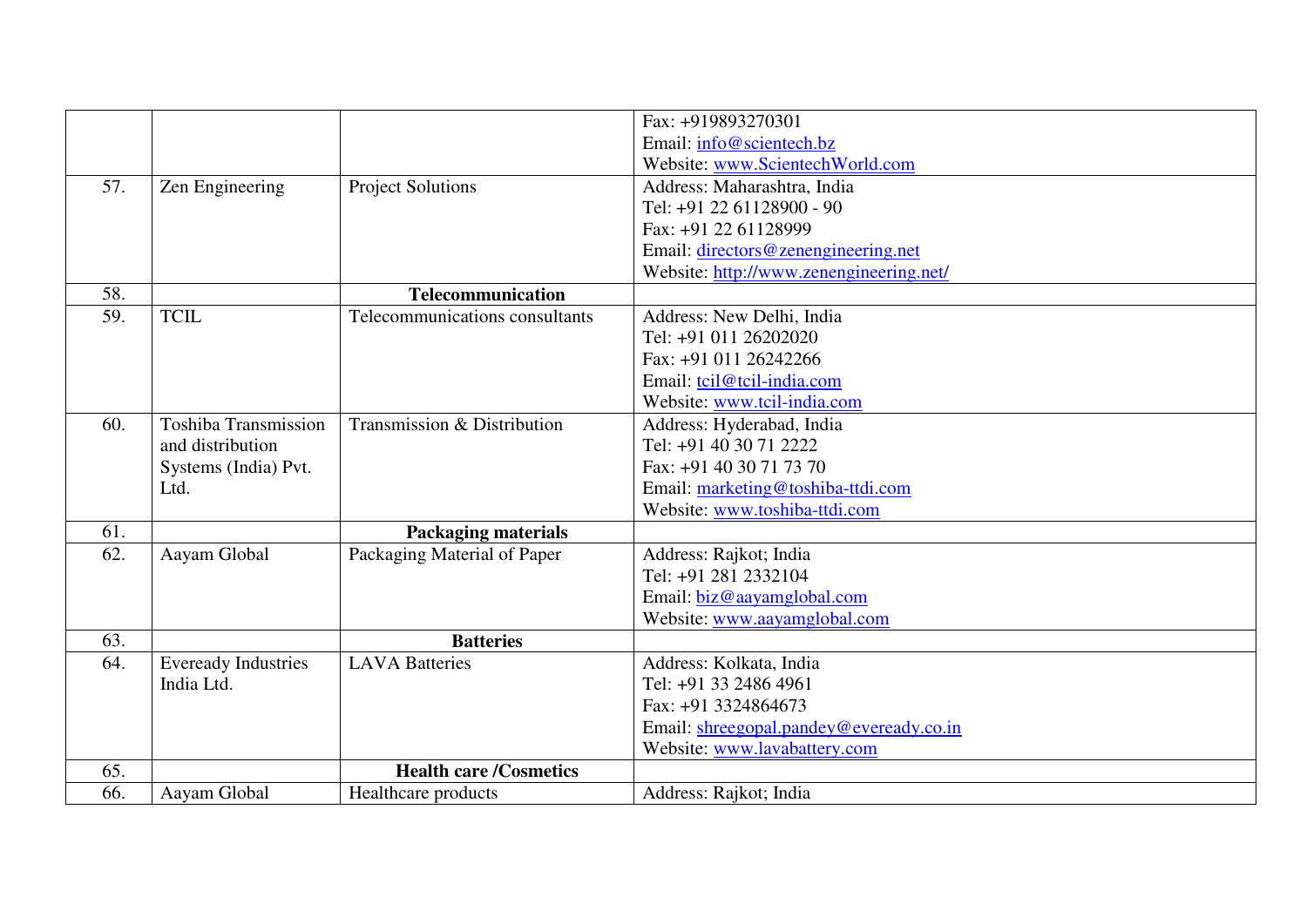|     |                              |                                | Tel: +91 281 2332104                   |
|-----|------------------------------|--------------------------------|----------------------------------------|
|     |                              |                                | Email: biz@aayamglobal.com             |
|     |                              |                                | Website: www.aayamglobal.com           |
| 67. | HLL Lifecare Ltd.            | Health care products           | Address: Cochin, India                 |
|     |                              |                                | Tel: +91 484 24133 78                  |
|     |                              |                                | Fax: +91484 241 33 82                  |
|     |                              |                                | Email: info@lifecarehll.com            |
|     |                              |                                | Website: www.lifecarehll.com           |
| 68. | YE Yogsha Exports            | <b>Cosmetic Care</b>           | Address: Maharashtra, India            |
|     | Pvt. Ltd.                    |                                | Tel: +91 22 27561538 / +91 22 27561558 |
|     |                              |                                | Fax: +91 22 27561528                   |
|     |                              |                                | Email: sharma@yogshaexports.com        |
|     |                              |                                | marketing@yogshaexports.com            |
|     |                              |                                | Website: www.yogshaexports.com         |
| 69. | Sonarome                     | Fragrances                     | Address: Bangalore, India              |
|     |                              |                                | Tel: +91 803090 2200                   |
|     |                              |                                | Fax: +91 8030902299                    |
|     |                              |                                | Email: sonarome@sonarome.com           |
|     |                              |                                | Website: www.sonarome.com              |
| 70. | Denex International          | Health care equipment          | Address: Haryana, India                |
|     |                              |                                | Tel: +911244115465                     |
|     |                              |                                | Fax: +91 124 4115464                   |
|     |                              |                                | Email: info@ivcannula.com              |
|     |                              |                                | Website: www.ivcannula.com             |
| 71. | Veendeep oiltek              | Extraction, refinery of Plants | Address: Maharashtra, India            |
|     | exports pvt. Ltd.            |                                | Tel: +91 97 693 15463                  |
|     |                              |                                | Email: pmbhandari@veendeepo.com        |
|     |                              |                                | Website: www.veendeep.com              |
| 72. |                              | Pharmaceutical                 |                                        |
| 73. | <b>HLL Lifecare Ltd</b>      | Contraceptive                  | Address: Cochin, India                 |
|     | <b>Emily Nogestol Hicare</b> |                                | Tel: +91 484 24133 78                  |
|     | Uni pill                     |                                | Fax: +91484 241 33 82                  |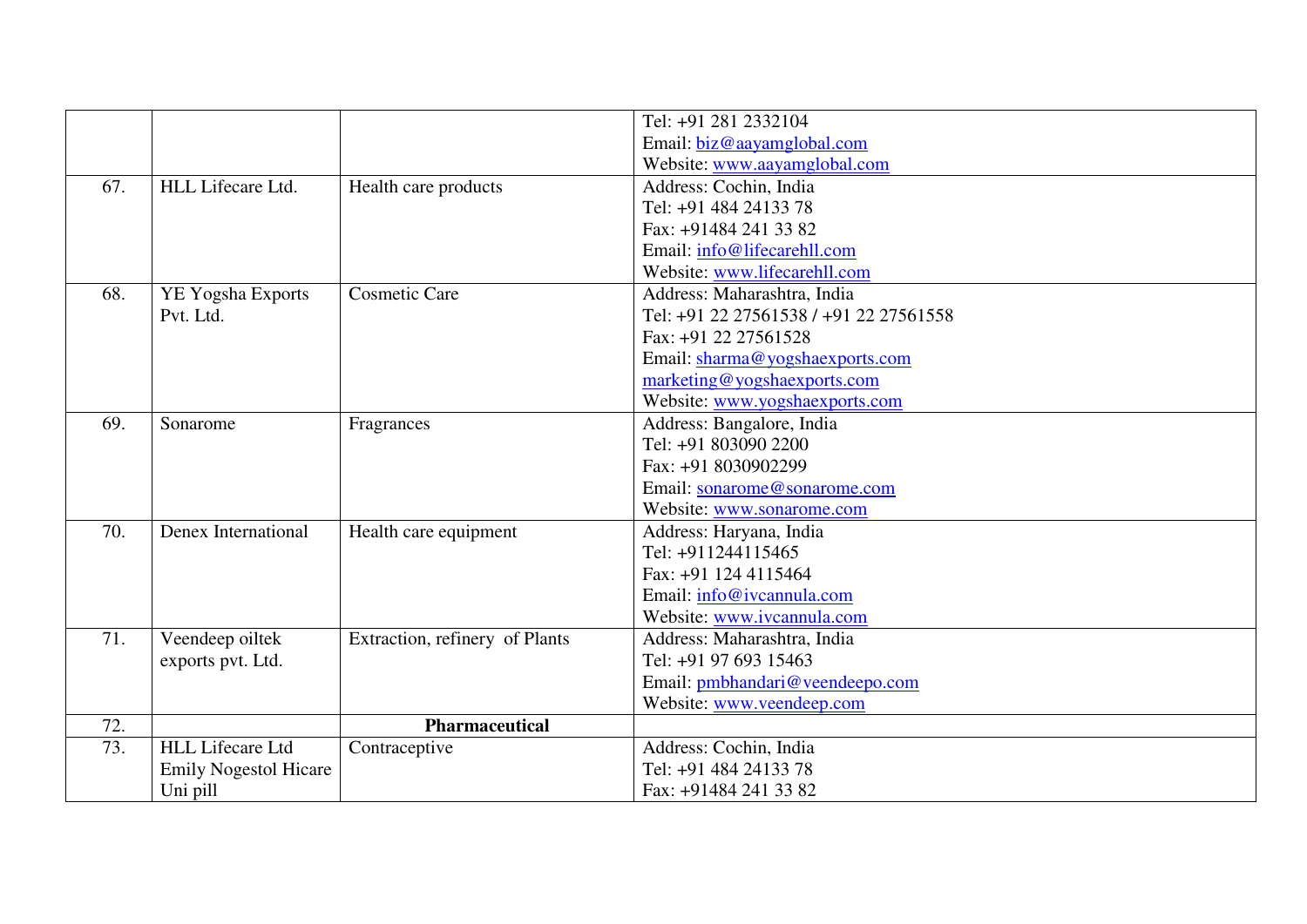|     | HL Haemopack           |                            | Email: info@lifecarehll.com                    |
|-----|------------------------|----------------------------|------------------------------------------------|
|     | Moods                  |                            | Website: www.lifecarehll.com                   |
|     |                        |                            |                                                |
|     |                        |                            |                                                |
|     |                        |                            |                                                |
|     |                        |                            |                                                |
| 74. | Ye Yogsha Exports      | Pharmaceutical products    | Address: Maharashtra, India                    |
|     | Pvt. Ltd.              |                            | Tel: +91 22 27561538 / +91 22 27561558         |
|     |                        |                            | Fax: +91 22 27561528                           |
|     |                        |                            | Email: sharma@yogshaexports.com                |
|     |                        |                            | marketing@yogshaexports.com                    |
|     |                        |                            | Website: http://www.yogshaexports.com/         |
| 75. | Titan biotech ltd.     | Pharmaceutical products    | Address: Delhi, India                          |
|     |                        |                            | Tel:+91-11-47020100 /27674615/27675668         |
|     |                        |                            | Fax: +91-11-47619811                           |
|     |                        |                            | Email: marketing@titqnbiotechltd.com           |
|     |                        |                            | Website: www.titanbiotechltd.com               |
| 76. | <b>Combitic Global</b> | Pharmaceutical products    | Address: Haryana, India                        |
|     | Caplet Pvt. Ltd.       |                            | Tel: +911302212484, 2212459, 22120054, 2212016 |
|     |                        |                            | Fax:+91-130-2212801                            |
|     |                        |                            | Email: sales@cgcaplet.com                      |
|     |                        |                            | Website: www.cgcaplet.com                      |
| 77. | Sachi Nutraceuticals   | <b>Ayurvedic Medicines</b> | Address: Rajastan, India                       |
|     |                        |                            | Tel: +91 01442373772                           |
|     |                        |                            | Fax:+91 01442373775                            |
|     |                        |                            | Email: marketing@saciphyto.com                 |
|     |                        |                            | Website: www.shashiphyto.com                   |
| 78. | Erawat Pharma Ltd.     | Pharmaceutical products    | Address: M.P India                             |
|     |                        |                            | Tel: +91 731 42 59131                          |
|     |                        |                            | Fax: +91 731 25 60929                          |
|     |                        |                            | Email: info@erawatgroup.com                    |
|     |                        |                            | Website: www.erawat.com                        |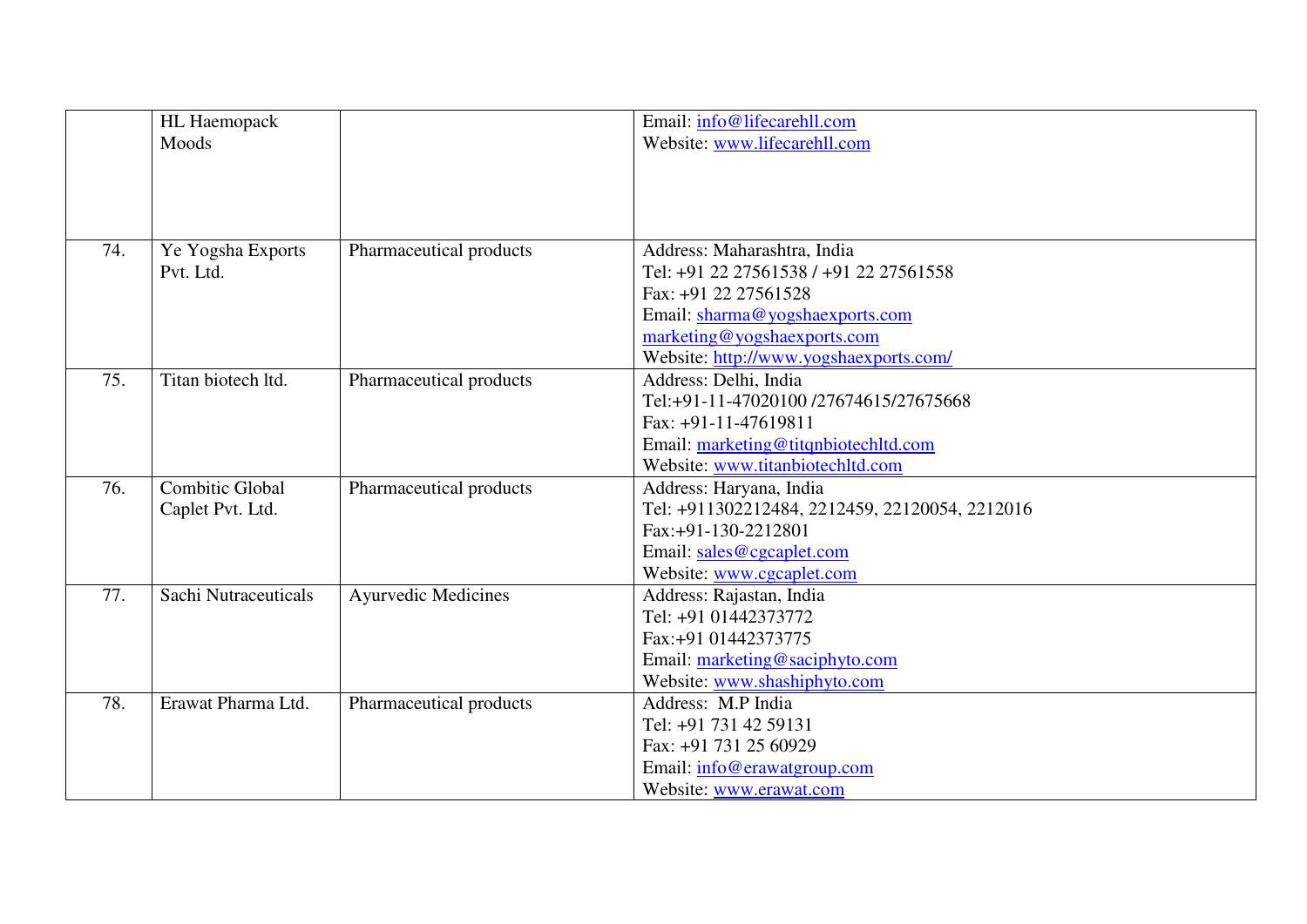| 79. | Zaba Labs                 | Laboratory Engineering             | Address: Cochin, India              |
|-----|---------------------------|------------------------------------|-------------------------------------|
|     |                           |                                    | Tel: +91 484 2415112                |
|     |                           |                                    | Fax: +91 484 24 15 212              |
|     |                           |                                    | Email: contact@zabalabs.com         |
|     |                           |                                    | Website: www.zabalabs.com           |
| 80. |                           | <b>Medical</b>                     |                                     |
| 81. | Pegasi Global             | Dropper bottles                    | Address: Mumbai, India              |
|     |                           |                                    | Tel: 0091 22 2774 0919              |
|     |                           |                                    | Fax: 0091-22-27561528               |
|     |                           |                                    | Email: anika@pegasiglobal.com       |
|     |                           |                                    | Website: www.pegasiglobal.com       |
| 82. | Asco                      | <b>Medical Equipments</b>          | <b>Address: New Delhi</b>           |
|     |                           |                                    | Tel: 009145645656                   |
|     |                           |                                    | Fax: ++911145501028                 |
|     |                           |                                    | Email: info@ascomedical.com         |
|     |                           |                                    | Website: www.ascomedical.com        |
| 83. | <b>Bio-Med Healthcare</b> | <b>Medical Products</b>            | Address: Faridabad; India           |
|     | Products Pvt. Ltd.        |                                    | Tel: +91 129 40 96800               |
|     |                           |                                    | Fax: +91 129 4096 818               |
|     |                           |                                    | Email: enquiry@biomedhealthcare.com |
|     |                           |                                    | Website: www.biomedhealthcare.com   |
| 84. | <b>Puneet Industries</b>  | Autoclave /medical equipments      | Address: Mumbai ; India             |
|     |                           |                                    | Tel: +91 98204 30094                |
|     |                           |                                    | Email: puneetind@hotmail.com        |
|     |                           |                                    | Website: www.puneetind.com          |
| 85. | Matrix Meditec Pvt.       | Medical surgical equipments        | Address: Ahmedabad, India           |
|     | Ltd.                      | Ortho-surgical instruments         | Tel: +91 79 65218222                |
|     |                           |                                    | Fax: +9179 30080234                 |
|     |                           |                                    | Email: sales@matrixmeditec.com      |
|     |                           |                                    | Website: www.matrixmeditec.com      |
| 86. | <b>Tarun Enterprises</b>  | Ophthalmic, scientific instruments | Address: Allahabad, India           |
|     | Optitech                  |                                    | Tel: +91 532 3090204                |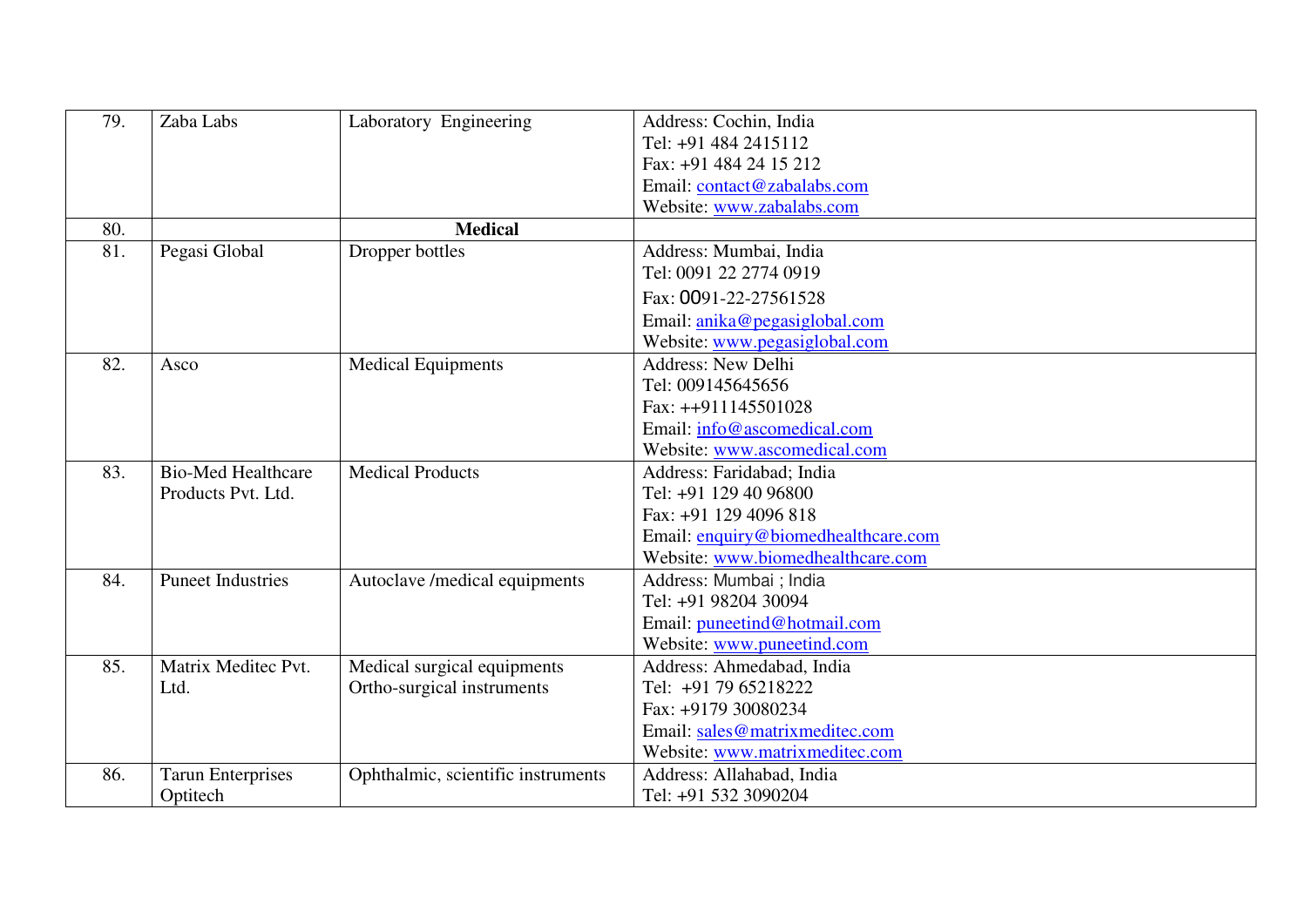|     |                              |                           | Email: info@optitecheyecare.com             |
|-----|------------------------------|---------------------------|---------------------------------------------|
|     |                              |                           | Website: www.optitecheyecare.com            |
| 87. | Shwet Bio-tech Pvt.          | Haemodialysis Products    | Address: Mumbai, India                      |
|     | Ltd                          |                           | Tel: +91 022 2896 98 13                     |
|     |                              |                           | Fax:+91 02228979384                         |
|     |                              |                           | Email: shwetbiotech@shwetgroup.org          |
|     |                              |                           | Website: www.shwetgroup.com                 |
| 88. | Nu Life Global Pvt.          | Medical devices           | Address: Mumbai, India                      |
|     | Ltd.                         |                           | Tel: +91 22 237 48371                       |
|     |                              |                           | Fax: +91 22 2374 83 70                      |
|     |                              |                           | Email: info@mrkhealthcare.com               |
|     |                              |                           | Website: www.mrkhealthcare.com              |
| 89. | Global Health Care           | <b>Medical Equipments</b> | Address: Bangalore, India                   |
|     | Solutions                    |                           | Tel: +91 80 40911499                        |
|     |                              |                           | Email: prabhur@globalhealthcaresolutions.in |
|     |                              |                           | Website: www.globalhealthcaresolutions.in   |
| 90. |                              | <b>Agro/Food</b>          |                                             |
| 91. | Titan Biotech Ltd.           | <b>Food Additives</b>     | Address: Delhi, India                       |
|     |                              |                           | Tel:+91-11-47020100 /27674615/27675668      |
|     |                              |                           | Fax: +91-11-47619811                        |
|     |                              |                           | Email: marketing@titqnbiotechltd.com        |
|     |                              |                           | Website: www.titanbiotechltd.com            |
| 92. | <b>Littles Oriental Balm</b> | Seed coating              | Address: Chennai; India                     |
|     | & PHS. Ltd.                  |                           | Tel: +9144 26431388 /26532490               |
|     |                              |                           | Email: littles@littlesoriental.com          |
|     |                              |                           | Website: www.littlesoriental.com            |
| 93. | Scan Holding P. Ltd.         | Food, Matches, cigarettes | Address: New Delhi; India                   |
|     | Victory Food                 |                           | Tel: 91 11 25 27 9000 / 6675 7600           |
|     |                              |                           | Fax: 91 11 2527 9003                        |
|     |                              |                           | Email: scan@scanholdings.com                |
|     |                              |                           | Website: www.scanholdings.com               |
| 94. | Advances Aqua Bio            | Poultry, seafood          | Address: Andhra Pradesh; India              |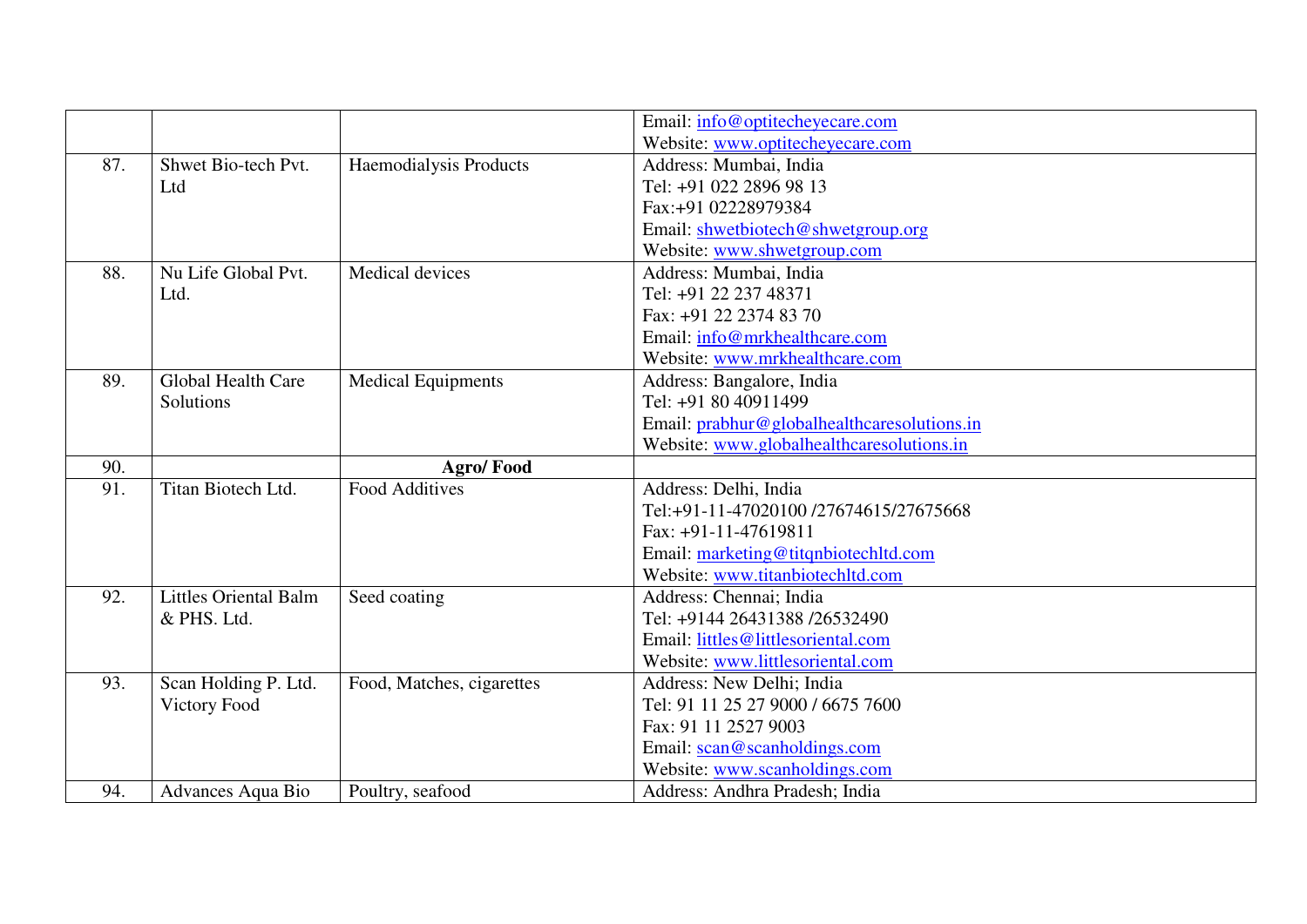|      | Technologies                 |                         | Tel: +91 866 2485371                       |
|------|------------------------------|-------------------------|--------------------------------------------|
|      |                              |                         | Fax: +91 866 24 85371                      |
|      |                              |                         | Email: aabtindia@yahoo.co.in/sales@aabt.in |
|      |                              |                         | Website: www.aabt.in                       |
| 95.  | Sonarome Pvt. Ltd.           | Dried molecules flavors | Address: Bangalore, India                  |
|      |                              |                         | Tel: +91 803090 2200                       |
|      |                              |                         | Fax: +91 8030902299                        |
|      |                              |                         | Email: sonarome@sonarome.com               |
|      |                              |                         | Website: www.sonarome.com                  |
| 96.  | <b>Chillies Export House</b> | Chilies                 | Address: Tamil Nadu, India                 |
|      | Ltd.                         |                         | Tel: +91-4562-243315                       |
|      |                              |                         | Fax:+914562-246703                         |
|      |                              |                         | Email: support@chilexouse.in               |
|      |                              |                         | Website: http://www.chilexouse.in/         |
| 97.  | Amul                         | Dairy Products          | Address: Anand, India                      |
|      |                              |                         | Tel: +9102692258506/258507                 |
|      |                              |                         | Fax:-9102692240208                         |
|      |                              |                         | Email:gcmmf@amul.coop                      |
|      |                              |                         | Website: www.amul.com ; www.amul.coop      |
| 98.  | <b>Chemical Systems</b>      | Sugar                   | Address: New Delhi, India                  |
|      | Technologies                 |                         | Tel: +91 11 292 16344                      |
|      |                              |                         | Email: chemsystems@sugarchem.com           |
|      |                              |                         | Website: www.sugarchem.com                 |
| 99.  |                              | <b>Tea</b>              |                                            |
| 100. | Limtex                       | Tea                     | Address: Kolkata, India                    |
|      | Nargis World's Gold          |                         | Tel: +91 33 71 00 7500                     |
|      | standard                     |                         | Fax: +91 33 7100 7568                      |
|      |                              |                         | Email: info@limtex.com                     |
|      |                              |                         | Website: www.limtex.com                    |
| 101. | Limtex Group of              | Spices, biscuits, tea   | Address: Kolkota; India                    |
|      | Industries                   |                         | Tel: +91 33 71007500                       |
|      |                              |                         | Fax: +91 3322809975                        |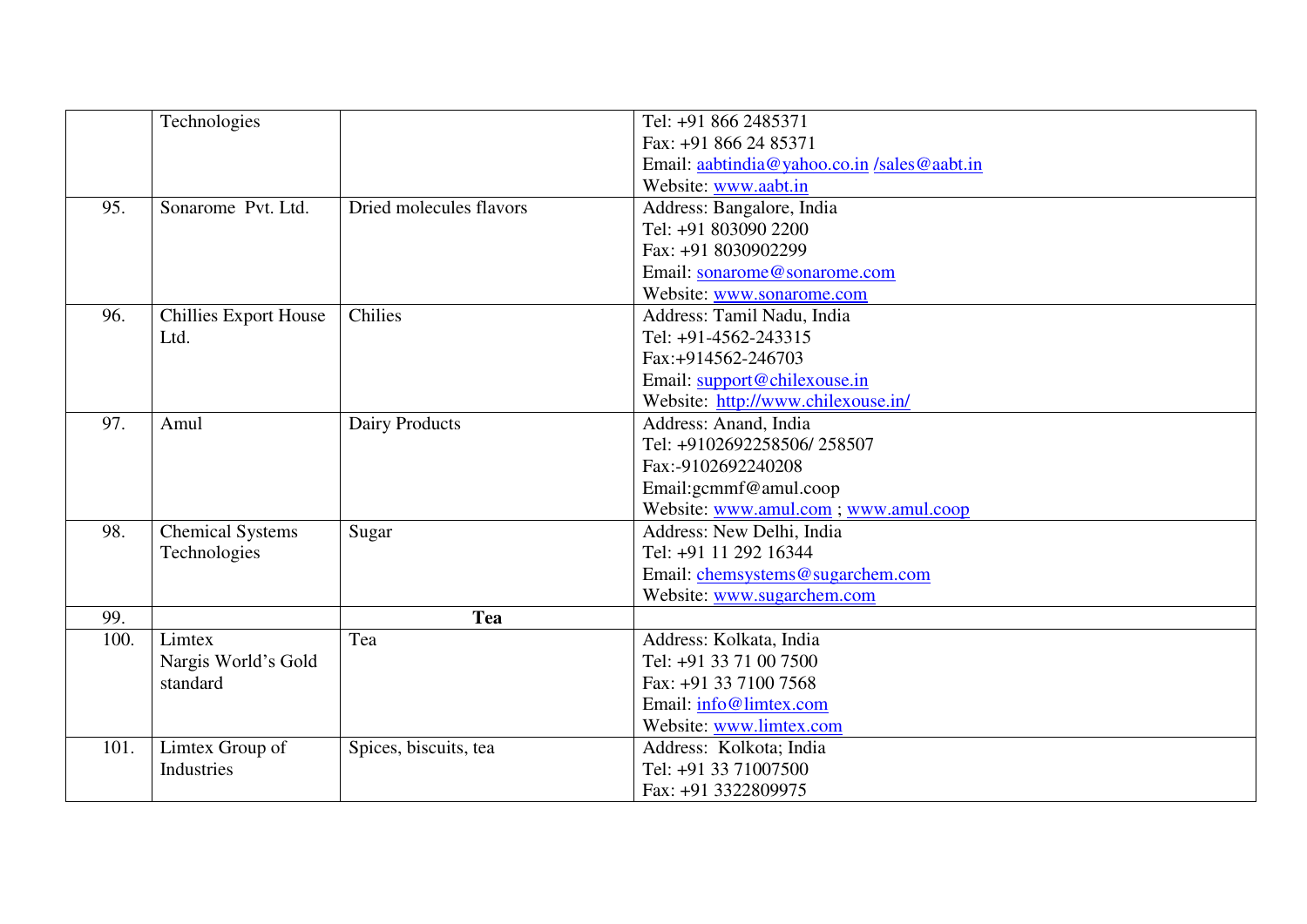|      |                        |                           | Email: info@limtex.com                                |
|------|------------------------|---------------------------|-------------------------------------------------------|
|      |                        |                           | Website: www.limtex.com                               |
| 102. |                        | Footwear                  |                                                       |
| 103. | Liberty Shoes Ltd.     | All terrain Footwear      | Address: Haryana                                      |
|      |                        |                           | Tel: +91 1748 251111 15                               |
|      |                        |                           | Fax: 91 1748 25 1000                                  |
|      |                        |                           | Email: export@libertyshoes.com, inst@libertyshoes.com |
|      |                        |                           | Website: www.worrior.co.in, www.libertyshoes.com      |
| 104. | <b>Condor Footwear</b> | Footwear                  | Address: Gujarat; India                               |
|      | (India) Ltd.           |                           | Tel: +91 261 6778000                                  |
|      | Inblu                  |                           | Email: info@condorinblu.com                           |
|      |                        |                           | Website: www.condorinblu.com                          |
| 105. |                        | <b>Readymade Garments</b> |                                                       |
| 106. | VT Exports Pvt. Ltd.   | <b>Baby Garments</b>      | Address: Kolkata; India                               |
|      |                        |                           | Tel: +91 33 2221 1785 /2210 4722                      |
|      |                        |                           | Fax:+91 33 2220 3857                                  |
|      |                        |                           | Email: ebaby@vsnl.net                                 |
|      |                        |                           | Website: www.vtexports.com                            |
| 107. |                        | <b>Insence sticks</b>     |                                                       |
| 108. | Padma Perfumery        | Insence sticks            | Address: Bangalore; India                             |
|      | works                  |                           | Tel: +91 80 26626644 /26609454 / 26609454             |
|      |                        |                           | Fax: +91 80 26602424                                  |
|      |                        |                           | Email: ppw7@satyam.net.in                             |
|      |                        |                           | Website: www.ppw7.trade-india.com                     |
| 109. | Moksh Agarbati co.     | Inscence sticks           | Address: Bangalore, India                             |
|      |                        |                           | Tel: +91 80 26660667                                  |
|      |                        |                           | Fax: +91 80 26660669                                  |
|      |                        |                           | Email: moksh8111@gmail.com                            |
|      |                        |                           | Website: www.swarnashampa.com                         |
| 110. |                        | <b>Cotton Yarns</b>       |                                                       |
| 111. | T T Limited            | <b>Cotton Yarns</b>       | Address: New Delhi; India                             |
|      |                        |                           | Tel: +91 11 45060708                                  |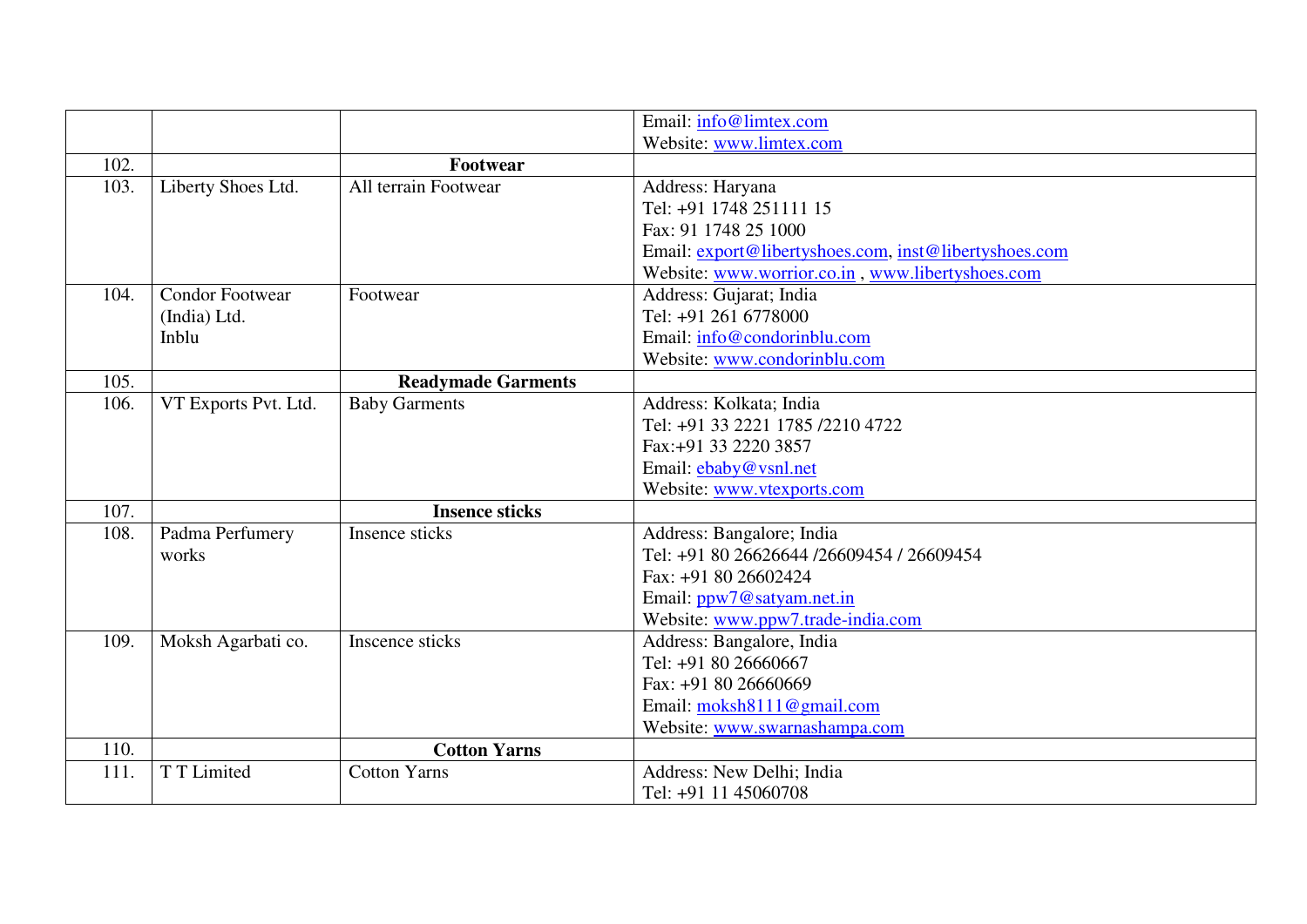|      |                            |                                     | Email: export@tttextiles.com    |
|------|----------------------------|-------------------------------------|---------------------------------|
|      |                            |                                     | Website: www.tttextiles.com     |
| 112. | Gujarat Ambuja             | <b>Cotton Yarn</b>                  | Address: Gujarat, India         |
|      | <b>Exports</b>             |                                     | Tel: +91-79-26423316            |
|      |                            |                                     | Fax: +91-79-26423079            |
|      |                            |                                     | Email: info@ambujagroup.com     |
|      |                            |                                     | Website: www.ambujagroup.com    |
| 113. |                            | <b>Kitchen Utensils</b>             |                                 |
| 114. | Pegasi Global              | Casseroles-kitchenware-cutlery      | Address: Mumbai, India          |
|      |                            |                                     | Tel: 0091 22 2774 0919          |
|      |                            |                                     | Fax: 0091-22-27561528           |
|      |                            |                                     | Email: anika@pegasiglobal.com   |
|      |                            |                                     | Website: www.pegasiglobal.com   |
| 115. | <b>Tuffware Industries</b> | Stainless steel utensils            | Address: Mumbai, India          |
|      |                            |                                     | Tel: +(91)-9322236500           |
|      |                            |                                     | Fax: $+(91)-250-2454775$        |
|      |                            |                                     | Email: kishor2@bom5.vsnl.net.in |
| 116. | Marvel Houseware           | Pots, Jugs                          | Address: Mumbai, India          |
|      | Pvt. Ltd.                  |                                     | Tel: +91 22 2352 1270           |
|      |                            |                                     | Fax: +912223520269              |
|      |                            |                                     | Email: marvel@marvelindia.com   |
|      |                            |                                     | Website: www.marvelindia.com    |
| 117. |                            | <b>Kitchen/Sanitary accessories</b> |                                 |
| 118. | Ahuja Traders              | plywood, laminates, Veneers,        | Address: Bombay, India          |
|      |                            | Blinds, Modular kitchen, furniture  | Tel: +91-22-2673/26736656       |
|      |                            | fittings                            | Fax: +9122-26736630             |
|      |                            |                                     | Email: info@ahujafelts.com      |
|      |                            |                                     | Website: www.ahujafelts.com     |
| 119. |                            | <b>Spices</b>                       |                                 |
| 120. | Limtex Group of            | Spices, biscuits, tea               | Address: Kolkota; India         |
|      | Industries                 |                                     | Tel: +91 33 71007500            |
|      |                            |                                     | Fax: +91 3322809975             |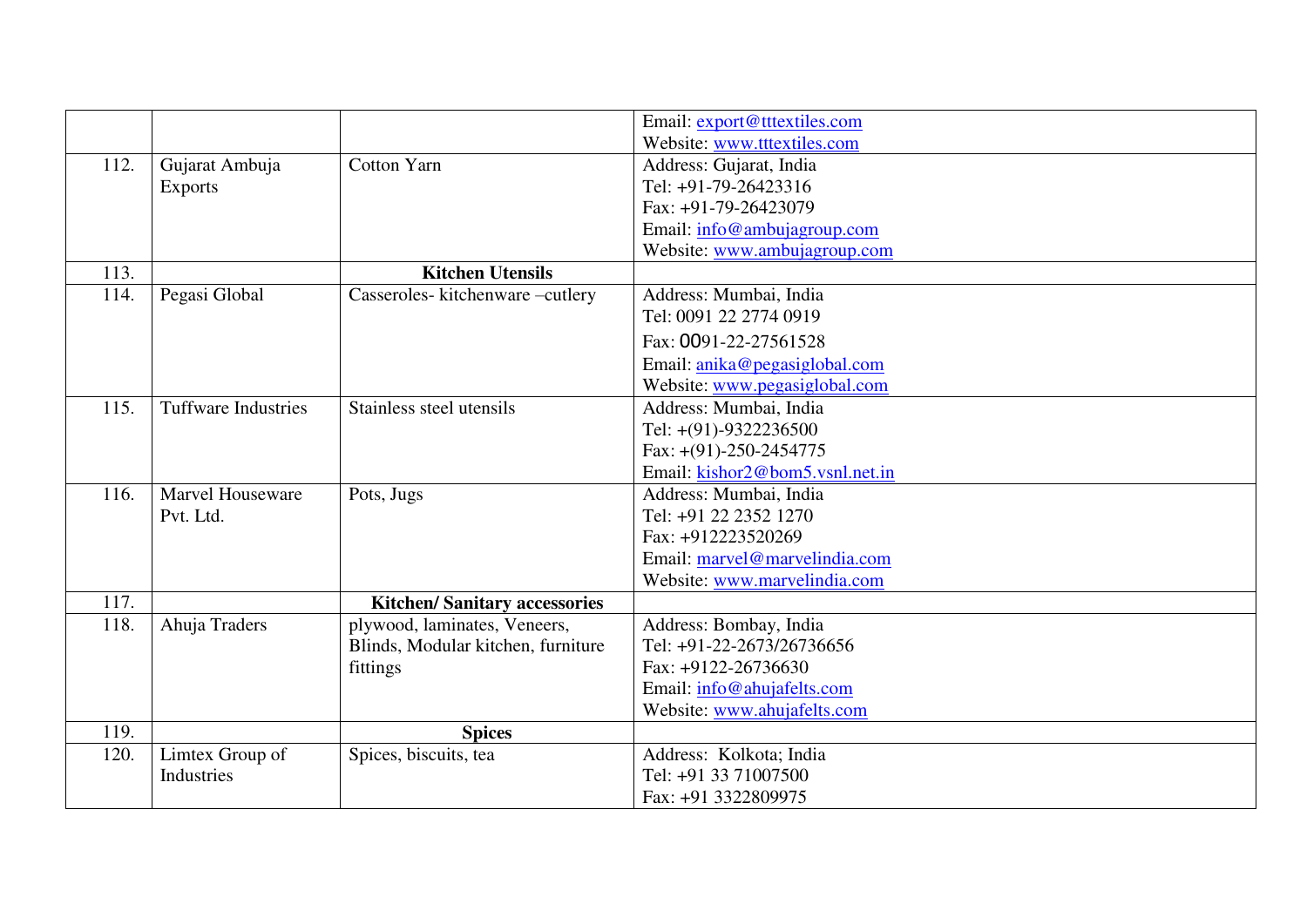|      |                              |                                | Email: info@limtex.com                 |
|------|------------------------------|--------------------------------|----------------------------------------|
|      |                              |                                | Website: www.limtex.com                |
| 121. | Sonarome                     | <b>Spices</b>                  | Address: Bangalore, India              |
|      |                              |                                | Tel: +91 803090 2200                   |
|      |                              |                                | Fax: +91 8030902299                    |
|      |                              |                                | Email: sonarome@sonarome.com           |
|      |                              |                                | Website: www.sonarome.com              |
| 122. | <b>Chillies Export House</b> | Chilies                        | Address: Tamil Nadu, India             |
|      | Ltd.                         |                                | Tel: +91-4562-243315                   |
|      |                              |                                | Fax:+914562-246703                     |
|      |                              |                                | Email: support@chilexouse.in           |
|      |                              |                                | Website: http://www.chilexouse.in/     |
| 123. | Sai International            | <b>Spices</b>                  | Address: Tamil Nadu, India             |
|      |                              |                                | Tel: +91 04524351940                   |
|      |                              |                                | Fax: +91 0452 452 4404                 |
|      |                              |                                | Email: info@saiinternationalgroup.com  |
|      |                              |                                | Website: www.saiinternationalgroup.com |
| 124. | Veendeep oiltek              | Extraction, refinery of Plants | Address: Maharashtra, India            |
|      | exports pvt. Ltd.            |                                | Tel: +91 97 693 15463                  |
|      |                              |                                | Email: pmbhandari@veendeepo.com        |
|      |                              |                                | Website: www.veendeep.com              |
| 125. | Rana udyog Pvt. Ltd.         | rolling mill plants            | Address: Kolkata, India                |
|      |                              |                                | Tel: + 91 33 3052 1116                 |
|      |                              |                                | Fax: +91 33 2288 1121                  |
|      |                              |                                | Email: birinder@ranaudyog.com          |
|      |                              |                                | Website: www.ranaudyog.com             |
| 126. |                              | <b>Biscuits</b>                |                                        |
| 127. | Limtex Group of              | Spices, biscuits, tea          | Address: Kolkota; India                |
|      | Industries                   |                                | Tel: +91 33 71007500                   |
|      |                              |                                | Fax: +91 3322809975                    |
|      |                              |                                | Email: info@limtex.com                 |
|      |                              |                                | Website: www.limtex.com                |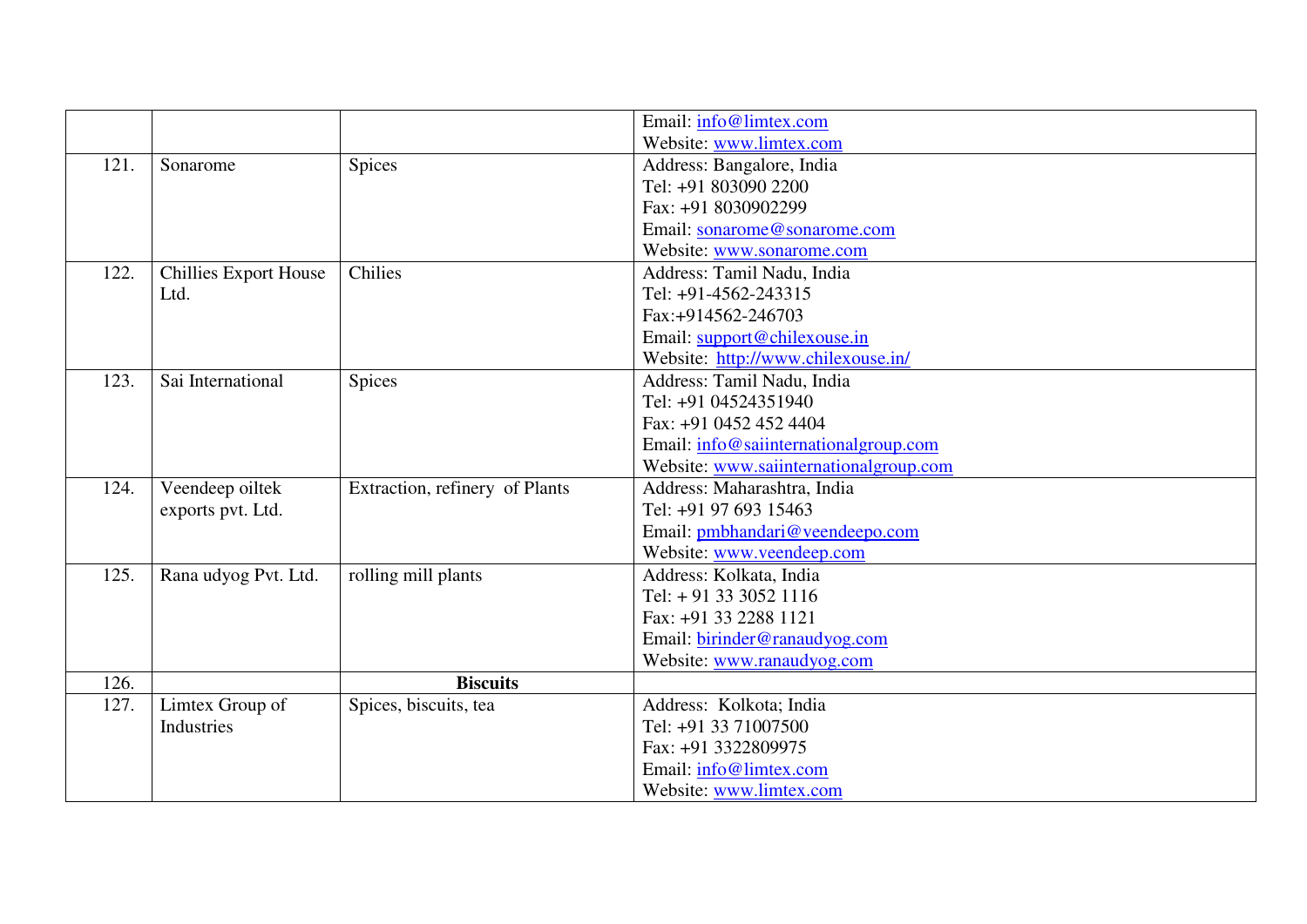| 128. |                              | <b>Agricultural Equipments and</b>  |                                                        |
|------|------------------------------|-------------------------------------|--------------------------------------------------------|
|      |                              | products                            |                                                        |
| 129. | <b>Sunil Industries</b>      | Agricultural sprays                 | Address: Maharashtra, India                            |
|      |                              |                                     | Tel: +91 231 2657802                                   |
|      |                              |                                     | Email: suniladesai1@hotmail.com; sunildesai2@yahoo.com |
| 130. | Nico Orgo                    | seeds                               | Address: Gujarat, India                                |
|      |                              |                                     | Tel: +91 2699 245003, 244403                           |
|      |                              |                                     | Fax: + 91 916 489 3283                                 |
|      |                              |                                     | Email: yogesh@neemproducts.com                         |
|      |                              |                                     | Website: www.neemproducts.com                          |
| 131. | <b>Chillies Export House</b> | Chilies                             | Address: Tamil Nadu, India                             |
|      | Ltd.                         |                                     | Tel: +91-4562-243315                                   |
|      |                              |                                     | Fax:+914562-246703                                     |
|      |                              |                                     | Email: support@chilexouse.in                           |
|      |                              |                                     | Website: http://www.chilexouse.in/                     |
| 132. | New Swan Enterprises         | Farming equipment                   | Address: Punjab, India                                 |
|      |                              |                                     | Tel: +91 161 25 33186, 4346000-10                      |
|      |                              |                                     | Fax: +91 161 2532622                                   |
|      |                              |                                     | Email: new-swan@usa.net                                |
|      |                              |                                     | Website: www.swanagro.com                              |
| 133. | Gawrihar Bio- Chem           | Horticulture prod./ coloring fruits | Address: Maharatshtra, India                           |
|      | Pvt. Ltd.                    | Bio chemicals                       | Tel: +910253-2514878                                   |
|      |                              |                                     | Email: gawrihar@yahoo.fr                               |
|      |                              |                                     | Website: www.xfert.in                                  |
| 134. | Swan Agro                    | <b>Agro Equipments</b>              | Address: Punjab, India                                 |
|      |                              |                                     | Tel: +91 161 25 33186, 4346000-10                      |
|      |                              |                                     | Fax: +91 161 2532622                                   |
|      |                              |                                     | Email: new-swan@usa.net                                |
|      |                              |                                     | Website: www.swanagro.com                              |
| 135. |                              | <b>Decoration</b>                   |                                                        |
| 136. | Art world trading            | Decorative and home accessories     | Address: Delhi, India                                  |
|      | corp.                        |                                     | Tel: +91 5912470333, 2471748, 2473436, 2472271         |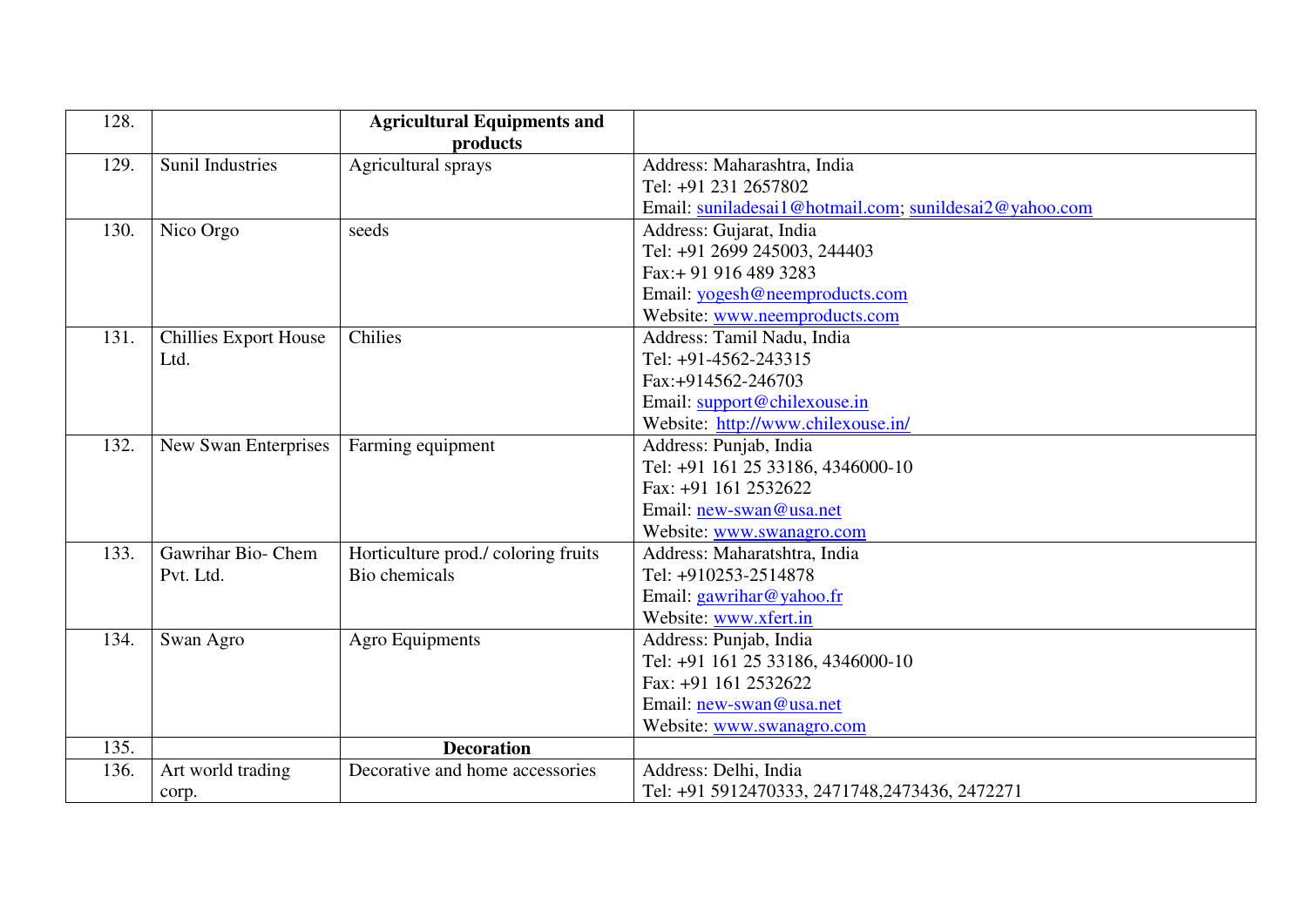|      |                       |                                  | Email: ae@artworldtrading.com                       |
|------|-----------------------|----------------------------------|-----------------------------------------------------|
|      |                       |                                  | Website: www.artworldtrading.net                    |
| 137. |                       | <b>Chemicals</b>                 |                                                     |
| 138. | Organica Biotech pvt. | Chemicals                        | Address: Mumbai, India                              |
|      | Ltd.                  |                                  | Tel: +91 2267975150                                 |
|      |                       |                                  | Fax: 91-22-67975149                                 |
|      |                       |                                  | Email: info@organicabiotech.com                     |
|      |                       |                                  | Website: www.organicabiotec.com                     |
| 139. | Sachi Phytochemical   | Photochemical products           | Address: Rajastan, India                            |
|      | Industries            |                                  | Tel: +91 01442373772                                |
|      |                       |                                  | Fax:+91 01442373775                                 |
|      |                       |                                  | Email: marketing@saciphyto.com                      |
|      |                       |                                  | Website: www.shashiphyto.com                        |
| 140. | Unisource India       | Organic Intermediates            | Address: Mumbai; India                              |
|      | Unisource Chemicals   |                                  | Tel: +91-22-220 52250                               |
|      | Pvt. Ltd.             |                                  | Fax: +91-22-2201 9990                               |
|      |                       |                                  | Email: unisourceindia@gmail.com ;sales@ucplchem.com |
|      |                       |                                  | Website: www.ucplchem.com                           |
| 141. | Mepco                 | Metal Powders (fireworks- mining | Address: Tamil nadu, India                          |
|      |                       | explosives; surface coating)     | Tel: +91 45 28599                                   |
|      |                       |                                  | Fax: +91 4549 280689                                |
|      |                       |                                  | Email: info@mepco.co.in                             |
|      |                       |                                  | Website: www.mepco.co.in                            |
| 142. | Hem Corporation       | Chemicals                        | Address: Mumbai; India                              |
|      | Unisource Chemicals   |                                  | Tel: +91-22-220 52250                               |
|      |                       |                                  | Fax: +91-22-2201 9990                               |
|      |                       |                                  | Email: unisourceindia@gmail.com ;sales@ucplchem.com |
|      |                       |                                  | Website: www.ucplchem.com                           |
| 143. |                       | <b>Rice</b>                      |                                                     |
| 144. | Sai International     | Rice                             | Address: Tamil Nadu, India                          |
|      |                       |                                  | Tel: +91 04524351940                                |
|      |                       |                                  | Fax: +91 0452 452 4404                              |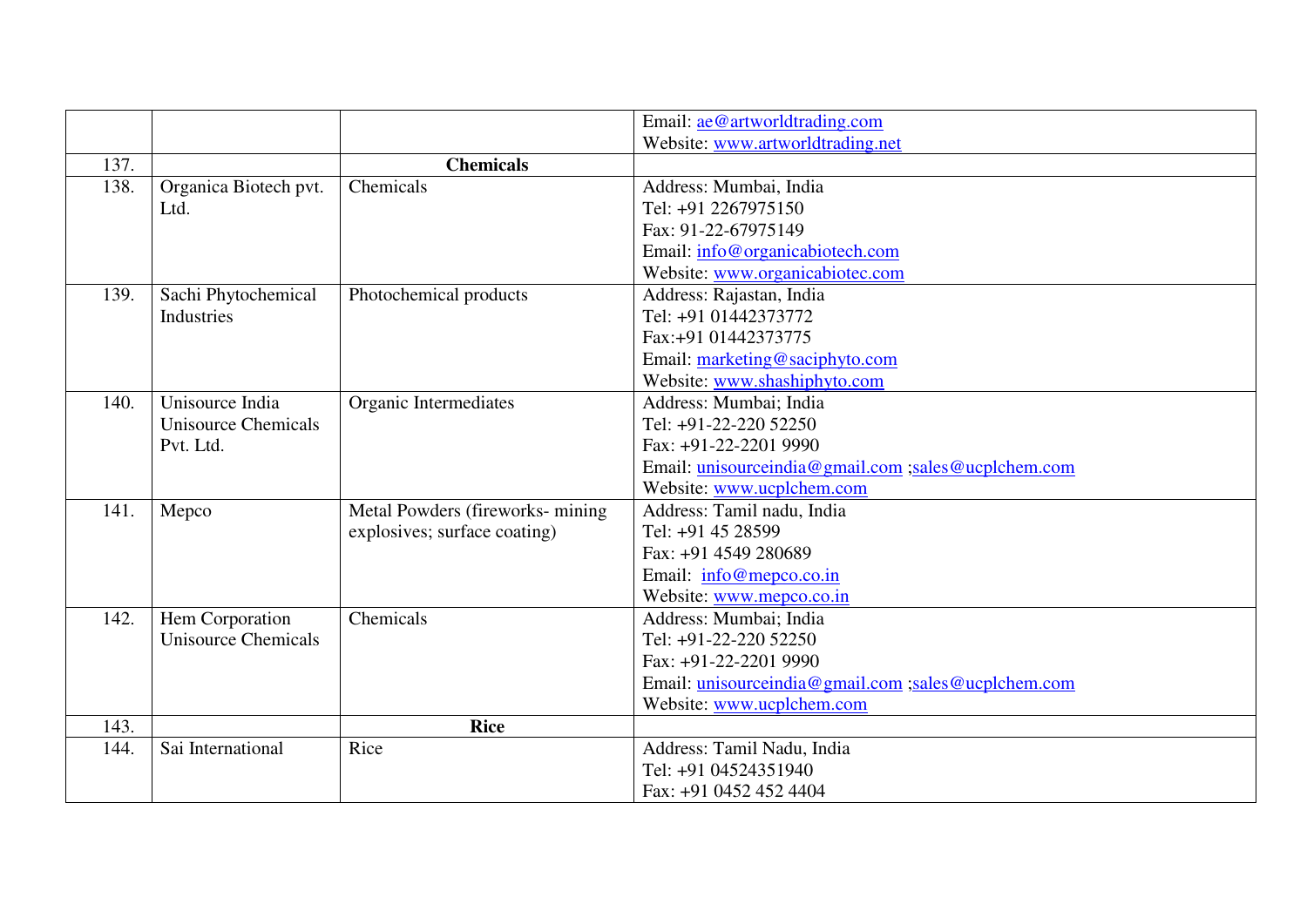|      |                          |                           | Email: info@saiinternationalgroup.com  |
|------|--------------------------|---------------------------|----------------------------------------|
|      |                          |                           | Website: www.saiinternationalgroup.com |
| 145. |                          | <b>Carpets</b>            |                                        |
| 146. | Carpet Export            | Handmade carpets          | Address: New Delhi, India              |
|      | <b>Promotion Council</b> |                           | Tel: +91-11-26153466                   |
|      |                          |                           | Fax: +91 11 26153465                   |
|      |                          |                           | Email: cepc.nd@gmail.com               |
|      |                          |                           | Website: www.indiancarpets.com         |
| 147. |                          | <b>Veterinary</b>         |                                        |
| 148. | Vetbiochem India Pvt.    | Vet products              | Address: Pune, India                   |
|      | Ltd.                     |                           | Tel: +91 20 65600301                   |
|      |                          |                           | Email: reception@vetbiochem.in         |
|      |                          |                           | Website: www.vetbiochem.in             |
| 149. | Presto                   | Fitting pipes             | Address: Mumbai, India                 |
|      |                          |                           | Tel: +91 22 2851 2590                  |
|      |                          |                           | Fax: +91 22 28593434                   |
|      |                          |                           | Email: plastics@alaziz.com             |
|      |                          |                           | Website: www.alaziz.com                |
| 150. |                          | <b>Jewelry</b>            |                                        |
| 151. | Kenicha Overseas         | Jewelry                   | Address: New Delhi, India              |
|      |                          |                           | Tel: +91 98 104 200 36                 |
|      |                          |                           | Email: saurabh@kenishaoverseas.com     |
|      |                          |                           | Website: http://kenishaoverseas.com/   |
| 152. | <b>Ekdant Creations</b>  | Jewelry                   | Address: Mumbai, India                 |
|      |                          |                           | Tel: +919920797059 / +919167564789     |
|      |                          |                           | Email: ekdantcreations@gmail.com       |
|      |                          |                           | exports@ekdantcreations.com            |
|      |                          |                           | info@ekdantcreations.com               |
|      |                          |                           | Website: www.ekdantcreations.com       |
| 153. | Pegasi Fashion           | Scarves-bangles-necklaces | Address: Mumbai, India                 |
|      |                          |                           | Tel: 0091 22 2774 0919                 |
|      |                          |                           | Fax: 0091-22-27561528                  |